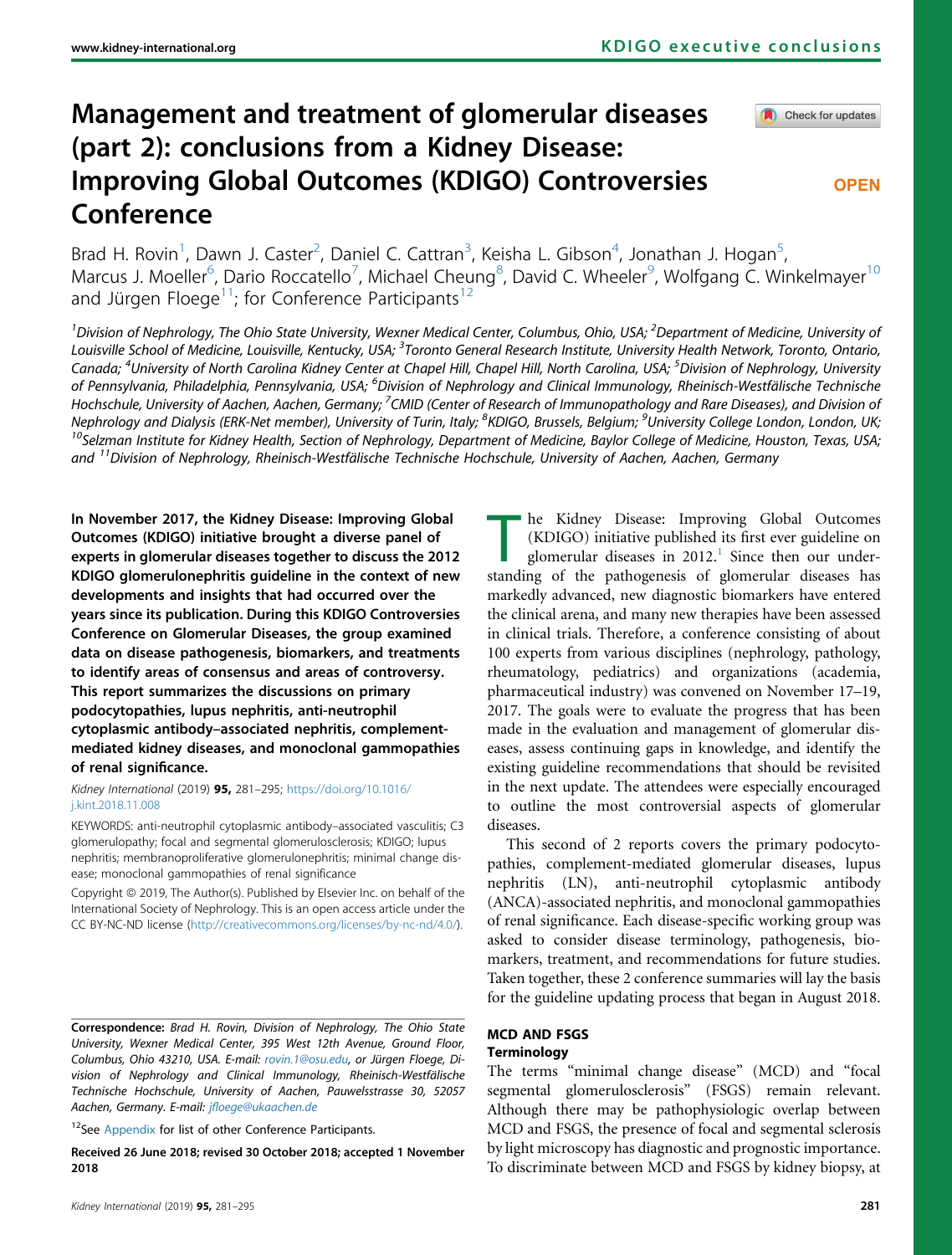least 20 glomeruli are needed, and biopsies performed soon after diagnosis may only show MCD, but the patients may later develop FSGS.<sup>[2](#page-10-0)</sup> However, in children, kidney biopsy is not usually performed in patients that respond to prednisone treatment. Response to prednisone treatment and timing of relapses allows classification of childhood nephrotic syndrome[.3](#page-10-0) There was consensus that the designations "steroidsensitive" and "steroid-resistant" nephrotic syndrome are clinically useful disease descriptions in children and that most steroid-sensitive idiopathic nephrotic syndromes in children are MCD. Response to therapy is often of more prognostic value than biopsy histology.

The terms "primary/idiopathic FSGS" should be reserved for FSGS caused by as yet unknown permeability factors. Patients with genetic, adaptive (in the setting of reduced nephron mass), drug-induced, and viral-induced FSGS should not be designated as primary.<sup>[4](#page-10-0)</sup> Primary FSGS is often characterized by acute-onset heavy proteinuria and diffuse podocyte foot process effacement histologically. Other FSGS subtypes typically show more modest proteinuria and segmental foot process effacement.<sup>[5](#page-10-0)</sup> Further efforts are warranted to better define these FSGS subgroups in the context of their presumed pathogenesis.

# Pathogenesis of MCD and primary/idiopathic FSGS

A role for dysfunctional T cells in MCD was proposed over 40 years ago.<sup>[6](#page-10-0)</sup> More recently, a role for B cells has become evident, supported by efficacy of immunoadsorption and B-cell depletion in inducing remission.<sup>[3](#page-10-0)</sup>

Thus far none of the reported circulating permeability factor candidates have been independently validated in primary FSGS.[7](#page-10-0) Soluble urokinase-type plasminogen activator receptor may be a novel prognostic biomarker for chronic kidney disease, but does not appear to have a role as a diagnostic biomarker or to represent the permeability factor in FSGS.<sup>[8](#page-10-0)</sup>

Cardiotrophin-like cytokine-1, a member of the interleukin 6 cytokine family, may be a candidate FSGS permeability factor. Cardiotrophin-like cytokine-1 has been identified in the plasma of patients with FSGS and has been found to decrease nephrin expression in podocyte culture. In patients with recurrent FSGS, its concentration may be up to 100 times that of normal subjects. Angiopoietin-like-4, a secreted glycoprotein, is highly upregulated in the serum and in podocytes in experimental models of MCD and in the human disease. This biomarker has relevant potential in patients with steroid-sensitive nephrotic syndrome. $9,10$ 

It has been suggested that MCD/FSGS may be mediated by podocyte CD80 (B7-1) expression induced after an innocuous event such as an infection.<sup>[11](#page-10-0)</sup> However, CD80 overexpression on podocytes could not be confirmed.[12](#page-10-0) A role for glomerular parietal epithelial cells in the pathogenesis of virtually all histological types of FSGS lesions has also been proposed.<sup>[13](#page-10-0)</sup>

# Biomarkers and prediction of prognosis

There are no validated biomarkers ready for clinical use in MCD or FSGS. The histological subtype of FSGS as defined by the Columbia classification<sup>[14](#page-10-0)</sup> may support decision making and help with anticipating response to treatment and prognosis, $15$  but it is not specific for underlying disease mechanisms. Immunostaining of kidney biopsy specimens for parietal epithelial cell activation markers may improve sensitivity for detecting sclerotic lesions when distinguishing primary FSGS from MCD.<sup>[16](#page-10-0)</sup> Proteomic analysis of kidney biopsy specimens may provide additional insights.

# Genetic testing

Genetic testing for pediatric nephrotic syndrome and adult FSGS is controversial, but it should be considered for patients with congenital and infantile forms of nephrotic syndrome (children <1 year of age) or less than 2 years of age with steroid-resistant nephrotic syndrome, nephrotic syndrome associated with other syndromic features, or familial forms of steroid-resistant nephrotic syndrome/FSGS.<sup>17-[19](#page-11-0)</sup> Adding to the controversy of when to perform genetic testing, single gene mutations have been found in up to 30% of patients under age 25.<sup>[18](#page-11-0)</sup> Testing should target relevant genes based on patient characteristics and contemporary knowledge. The role of high-risk apolipoprotein L1 genotypes in the development of glomerulosclerosis is still under investigation and the conference attendees agreed that data are still insufficient to support using this information to guide clinical decisions. Genetic testing may be considered for inclusion and stratification in clinical trials. Biospecimens should routinely be collected, and patients consented for later genetic analysis. Ethical issues should be addressed before recommending genetic analyses.

# Treatment

General. While immunomodulatory therapies are the first-line treatment in primary/idiopathic FSGS caused by a permeability factor, other FSGS subtypes respond better to blood pressure control and correction of abnormal glomerular hemodynamics, such as glomerular hypertension (e.g., in adaptive FSGS), or other specific interventions. The use of immunomodulatory therapy after causative FSGS mutations are identified is controversial. Rare reports of varying degrees of remission in these patients may or may not reflect the nonimmune modulating effects of these therapies.<sup>[20](#page-11-0)</sup> Following identification of causative mutations, treatment should include known directed therapies for specific mutations (e.g., coenzyme Q-10, vitamin B12 where applicable),  $^{18}$  $^{18}$  $^{18}$ antiproteinuric therapy, and prompt discontinuation of immunosuppressive therapy in those with no early signal of response.<sup>[21](#page-11-0)</sup>

**Pediatric.** Because  $\sim 80\%$  of children with incident nephrotic syndrome have MCD on biopsy and of the remaining patients, some will respond to corticosteroid therapy, the conference attendees agreed that there are no data to challenge the practice of treating all pediatric nephrotic patients with corticosteroids first, except those younger than 9 to 10 months of age. Due to the increased incidence of steroid-resistant nephrotic syndrome and FSGS with age, consideration to biopsy children older than 12 years prior to treatment is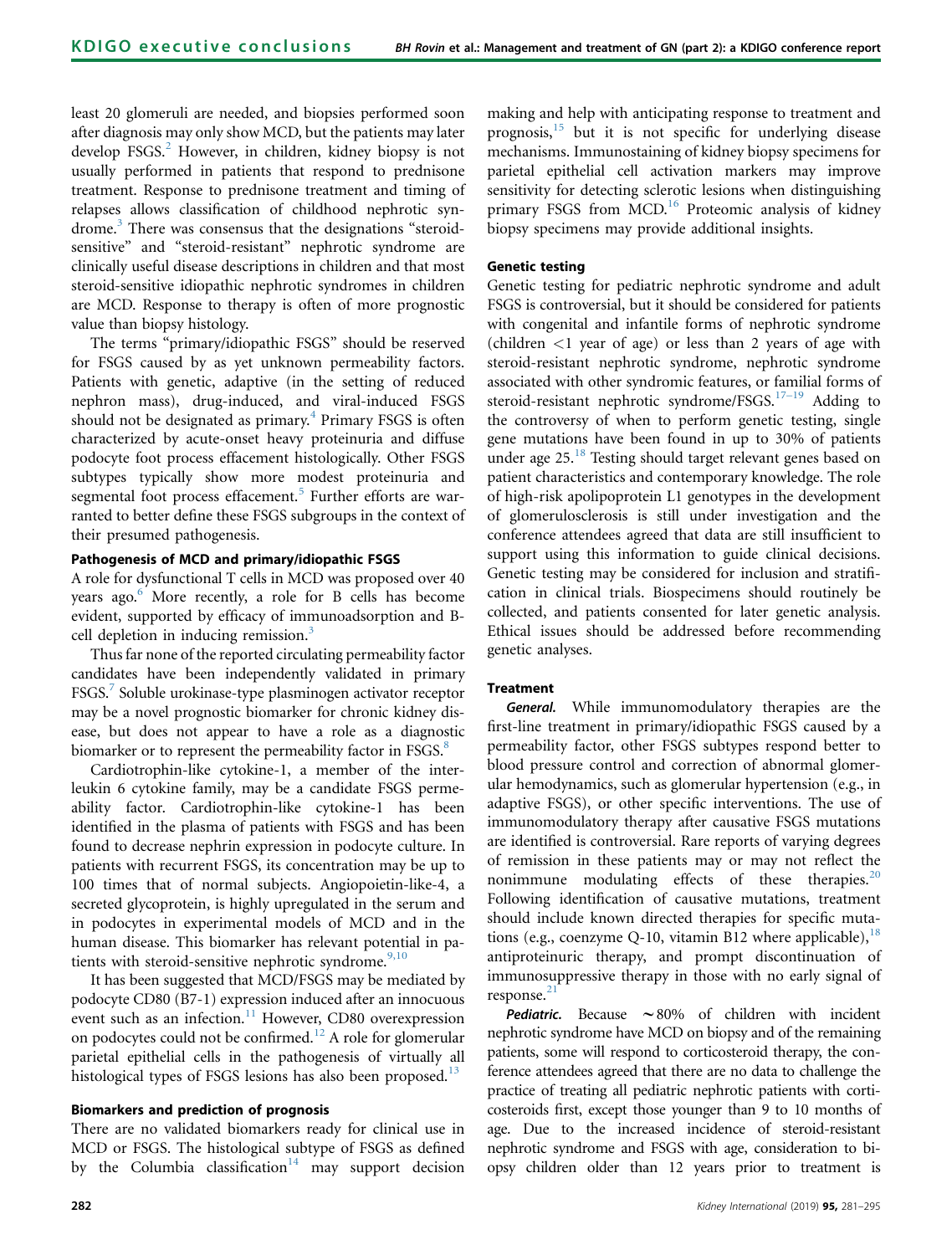recommended. In children with steroid-sensitive nephrotic syndrome, recent data from randomized controlled trials do not support steroid exposure beyond 8 to 12 weeks. $22-24$ 

Controversies remain about the minimum duration of corticosteroid therapy required to define steroid resistance. The 2012 KDIGO guideline recommended at least 8 weeks of corticosteroids in children before defining steroid resistance. While consensus was not reached, the need for a globally accepted definition of "steroid resistance" to improve comparability of future clinical trials was recognized.

The efficacy of low-dose daily corticosteroids over alternate day dosing for maintaining remission in relapsing nephrotic syndrome is promising.<sup>[25](#page-11-0)</sup> Therapy with alternative immunosuppressive agents should be considered in children with frequently relapsing nephrotic syndrome. While data support the use of cyclophosphamide (CYC), levamisole, mycophenolate mofetil (MMF), calcineurin inhibitors (CNIs), and rituximab (RTX), the precise order of therapy is not well determined.<sup>[26](#page-11-0)</sup> Data are emerging to support an early role of RTX in the management of children with steroid-dependent nephrotic syndrome. A direct action of RTX on podocytes was not confirmed, supporting B-cell depletion as RTX's primary mechanism of action.<sup>[27](#page-11-0)</sup> Post hoc analyses suggest that targeting higher area under the serum/plasma concentrationtime curves for MMF could result in similar numbers of children maintaining remission with MMF as with CNIs, but this needs to be confirmed in randomized controlled trials. $^{28}$  $^{28}$  $^{28}$ 

Nephrotic patients have a high risk of infection regardless of immunosuppression. The 2012 KDIGO guideline provides some recommendations regarding vaccinations in children but does not highlight the importance of hepatitis B screening and vaccination, especially in those receiving B-cell depleting therapies.[29](#page-11-0) Vaccination against meningococci should also be included as based on expert opinion.

Adult. In adults, recommending a minimum duration of 16 weeks of high-dose corticosteroids as first-line therapy for FSGS or MCD was felt to be controversial, given its potential for toxicity. However, data to support alternative first-line agents or combination therapies with lower doses of corticosteroids are insufficient. The conference attendees agreed that CNIs or CYC should remain as second-line agents in adults with frequently relapsing or steroid-dependent MCD. RTX is an emerging second-line therapy in MCD in adults although evidence is observational only. The recommendation for CNIs and MMF as second- and third-line treatments, respectively, for FSGS should be maintained. Randomized controlled trials are underway to investigate the value of RTX in adult MCD (Efficacy of Rituximab in Comparison to Continued Corticosteroid Treatment in Idiopathic Nephrotic Syndrome; NCT03298698) and the CD80 inhibitor abatacept, regardless of CD80 expression on podocytes, in MCD and FSGS (Pilot Study to Evaluate the Safety and Efficacy of Abatacept in Adults and Children 6 Years and Older With Excessive Loss of Protein in the Urine Due to Either Focal Segmental Glomerulosclerosis or Minimal Change Disease; NCT02592798).

### Kidney International (2019) **95,** 281–295 283

# Future studies

It will be important to distinguish between primary and secondary FSGS for clinical trials and include only those patients for which an investigational therapy may be effective. Immunologic therapies should focus on primary FSGS; antifibrotic therapies could recruit all forms of FSGS. Recommendations from the 2012 guideline that should be revisited are outlined in [Supplementary Table S1](#page-10-0).

# MEMBRANOPROLIFERATIVE GLOMERULONEPHRITIS Terminology and diagnosis

While the term "membranoproliferative" glomerulonephritis (GN) retains value as a histologic descriptor of glomerular injury, our increasing understanding of C3 glomerulopathy (C3G) and the monoclonal gammopathies of renal significance (MGRS) (paraprotein-associated kidney diseases) illustrate the need for nomenclature based on pathogenesis and injury pattern. Additionally, the histology of these specific etiologies is not always membranoproliferative GN. Therefore, updated clinical practice guidelines should emphasize a diagnostic approach to GN that considers both pathobiology and renal histology, such as that outlined in [Table 1.](#page-3-0)<sup>[30](#page-11-0)</sup> Over time, and with greater understanding of these diseases, using such a scheme may lead to the elimination of membranoproliferative GN as a distinct category of GN in clinical practice guidelines. The following discussion highlights controversies that exist within this framework, including the issue of overlapping disease mechanisms, the conundrum of common kidney biopsy features, and the inevitable fact that some cases will remain "idiopathic" in nature. $31$ 

The use of nonroutine histological techniques, including pronase to unmask hidden epitopes,<sup>[32](#page-11-0)–35</sup> C4d staining to distinguish C3G from Ig-mediated and postinfectious  $GN<sub>1</sub><sup>36</sup>$  $GN<sub>1</sub><sup>36</sup>$  $GN<sub>1</sub><sup>36</sup>$ and staining for the DNA J homolog subfamily B member 9 protein in fibrillary  $GN^{37,38}$  $GN^{37,38}$  $GN^{37,38}$  may also help in the diagnosis and possibly in understanding the pathogenesis of GN with an membranoproliferative glomerulonephritis pattern. Most of these techniques need additional verification.

### C3 Glomerulopathies

Pathogenesis. C3G is caused by abnormal complement activation, deposition and/or degradation. Drivers of disease are reviewed in recent consensus<sup>[39](#page-11-0)</sup> and KDIGO Controversies Conference reports.<sup>40</sup>

While it was generally agreed that human and animal data support the role of complement in well-described scenarios, as a matter of practicality it continues to be difficult to substantiate the causal role of either single nucleotide changes or C3 nephritic factors in the majority of cases. $41,42$  Furthermore, the interpretation of published data is confounded by heterogeneity in the kidney biopsy criteria used for diagnosis. Addressing these controversies is especially important given that targeted anticomplement agents are available.

Biomarkers and prediction of prognosis. The role of biomarkers in the diagnosis and management of C3G has been summarized recently. $40$  The utility of biomarkers such as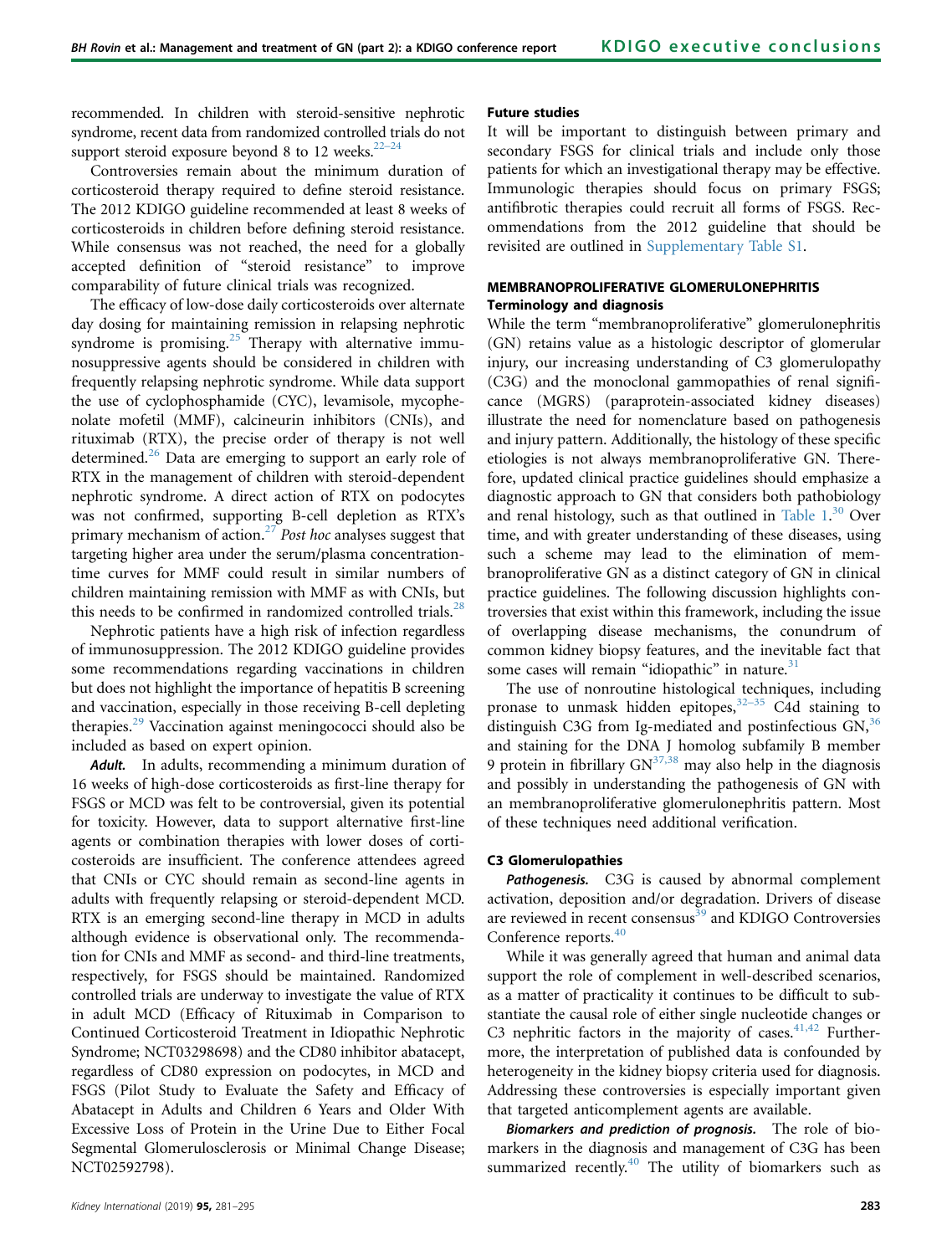# <span id="page-3-0"></span>Table 1 | A pathogenesis-based approach to glomerulonephritis

| Pathogenic type                                     | Disease examples                                                                                                                                                                                                                                                      |
|-----------------------------------------------------|-----------------------------------------------------------------------------------------------------------------------------------------------------------------------------------------------------------------------------------------------------------------------|
| Immune complex glomerulonephritis                   | IgA nephropathy<br>Lupus nephritis<br>Fibrillary glomerulonephritis (polyclonal/DNAJB9-positive subtype)<br>Infection-associated glomerulonephritis<br>Mixed (types II and III) cryoglobulinemic glomerulonephritis                                                   |
| Pauci-immune glomerulonephritis                     | ANCA-associated vasculitis<br>ANCA-negative pauci-immune glomerulonephritis                                                                                                                                                                                           |
| Antiglomerular basement membrane glomerulonephritis | Antiglomerular basement membrane disease                                                                                                                                                                                                                              |
| Monoclonal Ig-associated glomerulonephritis         | Monoclonal Iq deposition disease (LCDD, HCDD, LHCDD)<br>Proliferative glomerulonephritis with monoclonal Ig deposits<br>Monoclonal (type I) cryoglobulinemic glomerulonephritis<br>Immunotactoid glomerulopathy<br>Fibrillary glomerulonephritis (monoclonal subtype) |
| Complement-mediated glomerulonephritis              | C3 glomerulonephritis<br>Dense deposit disease                                                                                                                                                                                                                        |

ANCA, anti-neutrophil cytoplasmic antibody; DNAJB9, DNA J homolog subfamily B member 9; HCDD, heavy chain deposition disease; LCDD, light chain deposition disease; LHCDD, light and heavy chain deposition disease.

Adapted from Sethi S, Haas M, Markowitz GS, et al. Mayo Clinic/Renal Pathology Society Consensus report on pathologic classification, diagnosis, and reporting of GN. J Am Soc Nephrol. 2016;27:1278-1287,<sup>[30](#page-11-0)</sup> with permission. Copyright © 2016 the American Society of Nephrology.

soluble C5b-9 levels for predicting treatment response remains unclear. Controversy remains regarding the clinical utility of an extended biomarker assessment at diagnosis, and the use of serial complement testing requires further study. Testing for paraproteins in C3G has also received increased attention.<sup>[43](#page-11-0)</sup>

Treatment. A contemporary approach to the treatment of C3G has been outlined, $40$  derived mostly from case reports and retrospective case series. An important knowledge gap in the treatment of C3G is the absence of a robust understanding of its natural history. Current treatments have been empirically extrapolated from other glomerular diseases. The optimal duration of therapy remains unclear. Current treatment guidelines focus on inhibiting definable pathways (inflammation or terminal complement activity) with available targeted therapeutics (antiproliferative agents or terminal complement blockers). Treatment of active disease with MMF and corticosteroids has shown promise in 2 retrospective case series, $44,45$  but was not found to be effective in a third case series in patients with more severe baseline kidney disease.<sup>[46](#page-11-0)</sup> For patients with C3G and monoclonal gammopathy, a recent retrospective case series found superior hematologic and renal response rates, as well as renal survival, for patients treated with clone-directed chemotherapy compared with conservative or immunosuppressive treatment.<sup>[47](#page-11-0)</sup>

# Monoclonal Gammopathies of Renal Significance

Pathogenesis. Preclinical and clinical studies have elucidated the pathogenesis of some paraprotein-associated kidney diseases. For example, heavy chain deposition disease is caused by a truncated Ig heavy chain that lacks the first constant domain (CH1 deletion).<sup>[48,49](#page-11-0)</sup> Specific physiochemical</sup> properties of the truncated heavy chain may explain its tropism for the kidney.<sup>[50](#page-11-0)</sup> Most patients with heavy chain deposition disease have an underlying plasma cell clone that does not meet criteria for multiple myeloma (i.e., a MGRS), and evidence of the truncated heavy chain can be found in the serum and bone marrow.<sup>[50](#page-11-0)</sup>

In MGRS, pathogenic Igs are from plasma cell or B-cell clones. Targeting these clones may improve outcomes,  $47,50,51$ but the clones are often undetectable. The International Kidney and Monoclonal Gammopathy Research Group recommends that all patients with paraprotein-associated kidney disease undergo hematology evaluation, including a bone marrow biopsy, but the utility of the bone marrow is not clear in patients without a detectable circulating paraprotein.<sup>[47,52](#page-11-0)–54</sup>

Biomarkers and prediction of prognosis. In multiple myeloma and light chain amyloidosis, achieving hematologic response (improvement in levels of circulating paraprotein) is associated with improved overall and renal survival.<sup>[55](#page-11-0)–58</sup> Moreover, stabilization or improvement in kidney function and proteinuria may be linked with long-term renal survival.<sup>[59](#page-11-0)</sup> There are emerging data regarding the importance of hematologic response in MGRS,  $50,51,60$  but it is not clear how to monitor patients without a detectable circulating paraprotein beyond glomerular filtration rate (GFR) and proteinuria.

Treatment. The International Kidney and Monoclonal Gammopathy Research Group published an approach to man-aging MGRS based on expert opinion.<sup>[61](#page-11-0)</sup> Risk stratification was based on kidney dysfunction and proteinuria, and treatment strategies utilized a clone-directed approach similar to that employed for multiple myeloma and lymphomas (i.e., chemotherapeutic regimens, autologous stem cell transplant). A large retrospective case series found that using bortezomib-based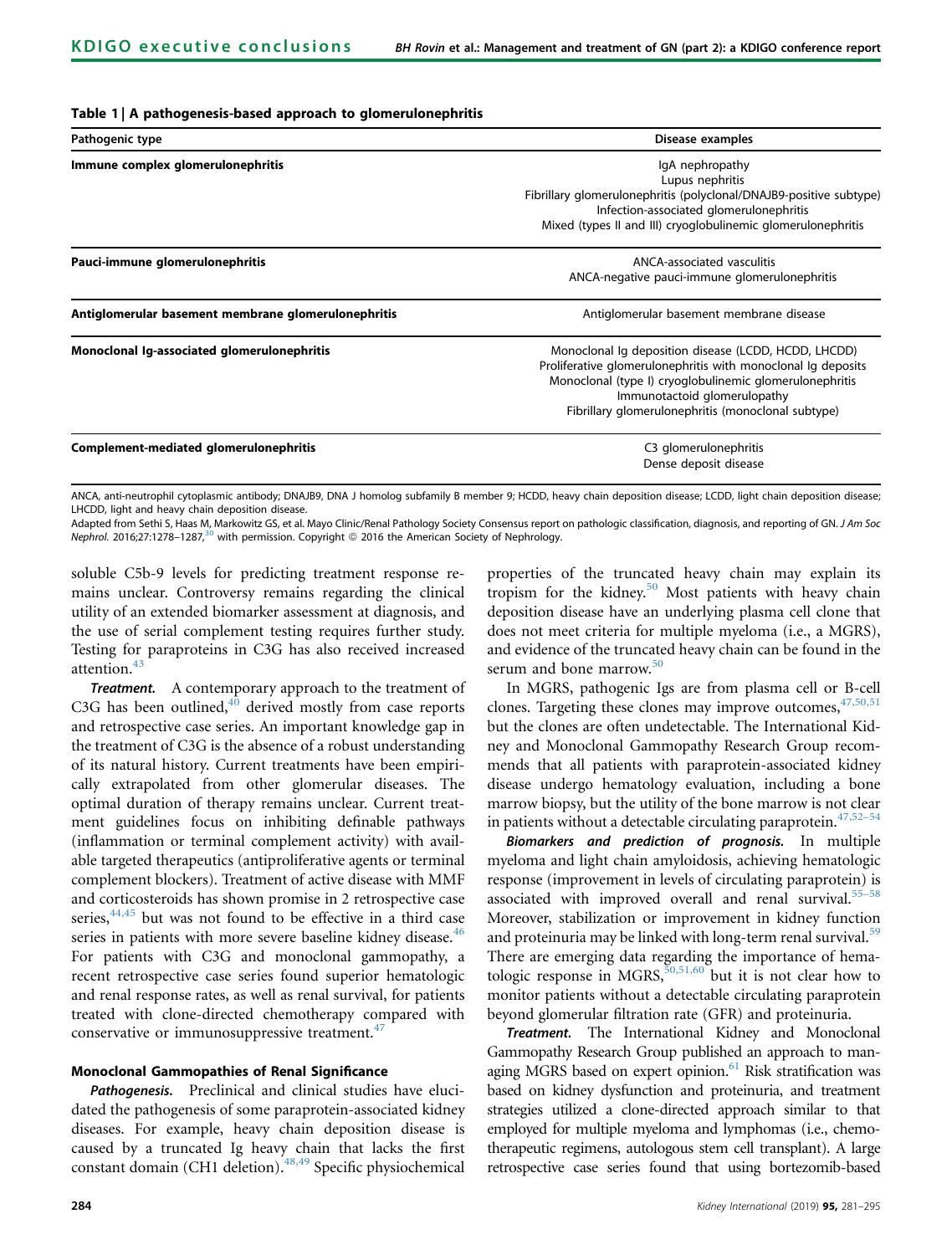therapy for monoclonal Ig deposition disease led to higher hematologic and renal response rates, and prolonged renal survival, compared with results from previously published literature.<sup>51</sup> As noted previously, clone-directed chemotherapy results in improved hematologic and renal outcomes for patients with paraprotein-associated C3G compared with other immunosuppression or conservative treatment.<sup>47</sup>

Controversy exists regarding treatment of patients without a detectable underlying clone, but recent uncontrolled data suggest benefit from empiric chemotherapy. $53$  A multidisciplinary, onco-nephrologic approach to patients with MGRS is recommended.<sup>[62](#page-11-0)</sup>

Hepatitis C-associated glomerulonephritis. The KDIGO Clinical Practice Guideline on the Prevention, Diagnosis, Evaluation and Treatment of Hepatitis C in CKD summarizes an approach to the treatment of these patients<sup>[63](#page-11-0)</sup> (Table 2). This approach will require validation. The development or persistence of cryoglobulinemic vasculitis (with or without kidney involvement) after achieving sustained virologic response has been described.<sup>[64](#page-12-0)-67</sup> Whether this presentation reflects continued B-cell production of pathogenic immune complexes requires further study.

Fibrillary GN. Immunohistochemical staining on kidney biopsy for the DNA J homolog subfamily B member 9 protein was identified as a sensitive and specific marker in fibrillary GN.[37,38](#page-11-0) The role of DNA J homolog subfamily B member 9 in disease pathogenesis is unknown. The data on treating fibrillary GN consist of small studies using a variety of therapies, none of which have been conclusive.  $68-72$  $68-72$ 

Future studies. Investigations considered critical to the development of management protocols for C3G, immunecomplex GN, and monoclonal gammopathies of renal significance are outlined in [Table 3.](#page-5-0) Recommendations from the 2012 guideline that should be revisited are outlined in [Supplementary Table S2.](#page-10-0)

# LUPUS NEPHRITIS

### **Terminology**

LN is histologically classified by the International Society of Nephrology/Renal Pathology Society system,<sup>[73](#page-12-0)</sup> but this classification does not consider tubulointerstitial injury, vascular lesions, or podocytopathies.<sup>[74](#page-12-0)–76</sup> Patients with tubulointerstitial injury, thrombotic microangiopathy (TMA), and renal vasculitis have worse outcomes.<sup>[74,75,77](#page-12-0)–80</sup> Additionally, the International Society of Nephrology/Renal Pathology Society classification lacks sufficient quantification of disease activity and chronicity, and descriptive categories lack clear prognostic value. An evidence-based approach is needed to better define clinically relevant categories within the class III/IV spectrum, including the significance of segmental necrotizing lesions,  $81,82$  along with the development of LN activity and chronicity indices that accurately identify patients who would benefit from immunosuppression. An international working group of leading nephropathologists recently proposed updates to the International Society of Nephrology/Renal Pathology Society classification system to address limitations within the current system.<sup>[83](#page-12-0)</sup>

According to the Systemic Lupus International Collaborating Clinic diagnostic criteria for systemic lupus erythematosus (SLE), immune complex GN consistent with LN in the setting of a positive antinuclear antibody or anti–doublestranded DNA is sufficient for diagnosing SLE. $84$  Systemic Lupus International Collaborating Clinic criteria demonstrated increased sensitivity when compared with American College of Rheumatology classification with similar specificity in the validation cohort.<sup>84</sup> However, when applied to a cohort of patients with immune complex GN, the Systemic Lupus International Collaborating Clinic criteria demonstrated decreased specificity compared with those of the American College of Rheumatology, with some patients incorrectly identified as having  $SLE$ <sup>85</sup> Nonetheless, the Systemic Lupus International Collaborating Clinic criteria allow giving patients with lupus-like conditions a label, which may help in coping with disease and for insurance and medication coverage.

### Pathogenesis

The pathogenesis of LN involves genetic, epigenetic, immu-noregulatory, hormonal, and environmental phenomena.<sup>[86](#page-12-0)</sup> Multiple gene polymorphisms have been associated with an increased risk of SLE and/or  $LN<sub>1</sub><sup>87</sup>$  $LN<sub>1</sub><sup>87</sup>$  $LN<sub>1</sub><sup>87</sup>$  many of th[em in](#page-12-0)volve immune cells and immunoregulatory pathways.<sup>86–88</sup> Presently, there is no clear clinical benefit from genetic testing. However, identification of these polymorphisms has given insight into pathways involved in the pathogenesis of LN. $^{87,89,90}$  $^{87,89,90}$  $^{87,89,90}$  LN patients of African ancestry with apolipoprotein L1 risk alleles are at increased risk for worse renal outcomes; $91$  however, APOL1

Table 2 | KDIGO clinical practice guideline on the treatment of HCV-associated glomerulonephritis

| Renal presentation                                                                                                  | Treatment                                                                                            |
|---------------------------------------------------------------------------------------------------------------------|------------------------------------------------------------------------------------------------------|
| Stable kidney function and/or nonnephrotic proteinuria                                                              | Direct-acting antiviral therapy                                                                      |
| Cryoglobulinemic flare, nephrotic syndrome,<br>or rapidly progressive kidney failure                                | Direct-acting antiviral therapy with immunosuppressive treatment, with<br>or without plasma exchange |
| Histologically active HCV-associated glomerulonephritis that<br>does not respond to direct-acting antiviral therapy | Rituximab as first-line immunosuppressive treatment                                                  |
| HCV hepatitis C virus: KDIGO Kidney Disease: Improving Global Outcomes                                              |                                                                                                      |

Improving G From the KDIGO Hepatitis C Work Group.<sup>[63](#page-11-0)</sup>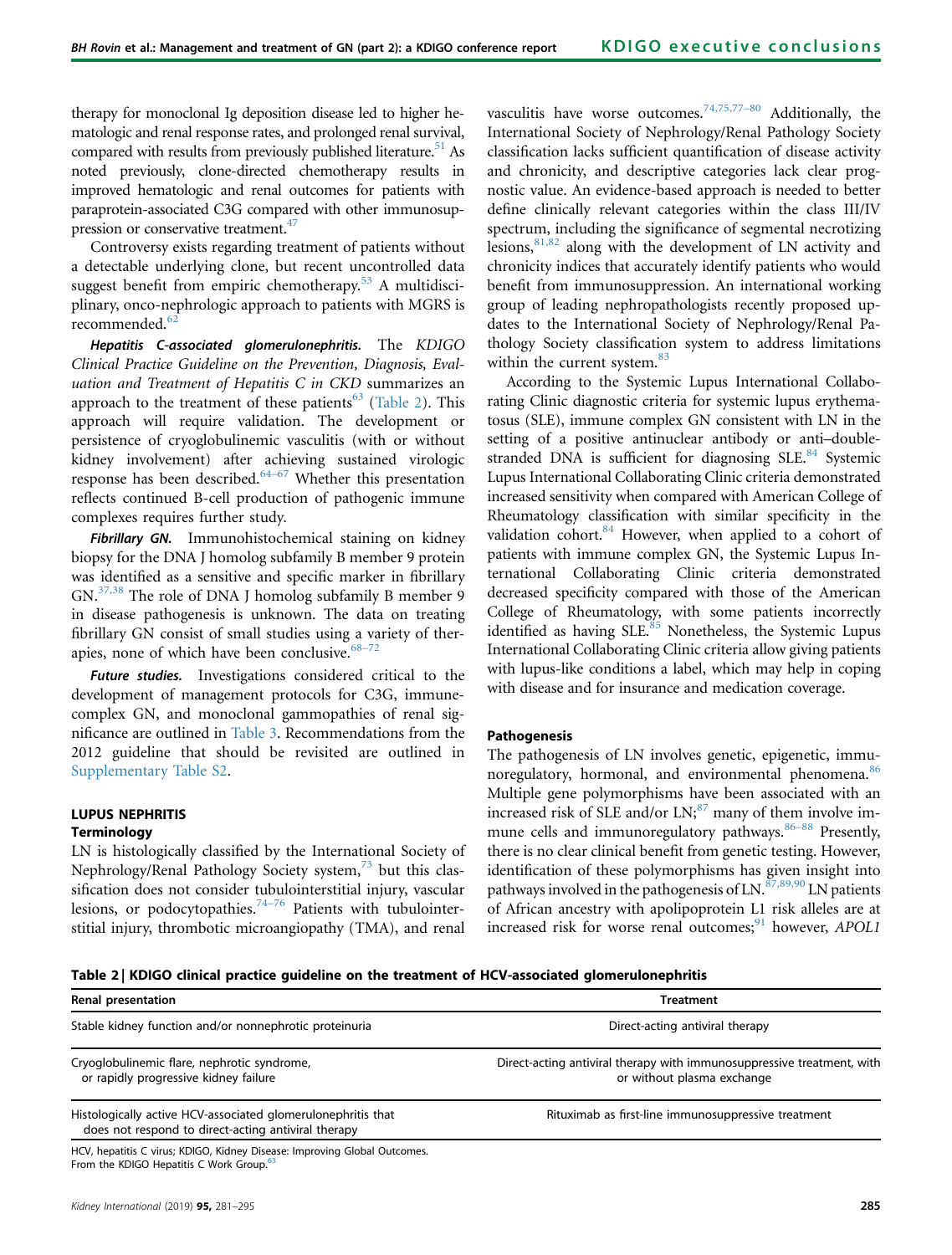# <span id="page-5-0"></span>Table 3 | Examples of future directions in studying C3 glomerulopathy, immune complex glomerulonephritis, and monoclonal gammopathies of renal significance

### C3 glomerulopathy

- Establish trends in complement abnormalities with repeated testing and in the setting of treatment
- Evaluate the association of baseline kidney biopsy findings with clinical outcomes and subsequent changes in kidney biopsy histology
- Explore the association of complement testing abnormalities with response to specific anticomplement therapies

### Immune complex glomerulonephritis

- Determine the diagnostic, prognostic and therapeutic value of complement testing
- Determine whether complement abnormalities are pathogenic or reflective of disease activity
- Identify glomerular antigens involved in pathogenesis

### Monoclonal gammopathies of renal significance

- Define the value of performing bone marrow biopsies in patients without detectable paraproteinemia
- Perform randomized controlled trials comparing the efficacy and safety of clone-directed therapies
- Elucidate the role of autologous stem cell transplantation
- Determine optimal treatment for patients without detectable clones
- Ascertain the role for maintenance therapy

testing is not routinely available and the risks and benefits of APOL1 testing need to be clarified.

### Biomarkers and prediction of prognosis

Proteinuria, hematuria, urinary sediment, and estimated GFR. No single biomarker predicts the development of LN in patients with SLE or of LN flares in patients with quiescent disease. Proteinuria, hematuria, urinary sediment analysis, and serum creatinine (with estimated  $GFR$ )<sup>[92](#page-12-0)</sup> remain important to diagnose LN and monitor response to therapy. The diagnosis of LN should be confirmed by biopsy.

There are limitations to these clinical markers. Repeat kidney biopsy studies have shown that patients with resolution of proteinuria and normalization of serum creatinine can still have histologic activity on biopsy and vice versa.  $93-97$  $93-97$ Studies are needed to evaluate the clinical relevance of this discordance.

Proteinuria at 1 year was the best predictor of long-term renal outcome.98–[100](#page-12-0) Random spot urine protein-tocreatinine ratios are not sufficiently accurate to direct therapeutic changes. Such changes should be based on 24-hour urine collections for proteinuria or the urine protein-to-creatinine ratios from a 24-hour urine.<sup>[101](#page-12-0)</sup>

Anti–double-stranded DNA, complement C3, C4, anti-C1q testing. The combination of elevated anti–double-stranded DNA, low serum complement, and anti-C1q autoantibody levels, if available, is strongly associated with renal involvement in SLE and should be monitored in patients at risk for LN or LN flare.<sup>[102,103](#page-12-0)</sup> Levels may change several months prior to LN flare, and how these changes relate to flare prediction needs to be validated in prospective studies.

Novel urine/serum biomarkers. Several putative novel serum and urine biomarkers have been studied in LN.<sup>104-[107](#page-12-0)</sup> These candidate markers must be studied in a prospective fashion, ideally in clinical trials. It is likely that biomarker panels will be required to accurately stratify risk, predict flare, determine treatment, monitor response to treatment, and predict prognosis. Molecular interrogation of the kidney bi-opsy may help in these processes.<sup>[108](#page-12-0)-110</sup>

# Treatment

Antimalarials. Antimalarial treatment is recommended for all patients with LN. Observational and cohort studies have demonstrated that antimalarials reduce the odds of developing LN in patients with SLE and are associated with a higher likelihood of a complete renal response to treatment and a reduced likelihood of developing end-stage kidney disease.<sup>111-[114](#page-12-0)</sup>

Corticosteroids. Corticosteroids, although almost universal in LN regimens, are associated with significant short- and longterm adverse effects. Patients with LN are more likely to develop corticosteroid-associated organ damage than are SLE patients without nephritis.<sup>[115](#page-13-0)</sup> Moderate doses are not safer and are associated with as many adverse effects as high doses are. $116$ Therefore, although not possible for all patients, an attempt to minimize corticosteroids (e.g., prednisone equivalent  $\leq 5$ mg/d) during LN maintenance therapy, should be made. Regimens with reduced or no oral corticosteroids and rapid tapering protocols are under investigation $93,117,118$  (Aurinia Renal Response in Active Lupus With Voclosporin [AURORA], NCT03021499; Safety and Efficacy of Two Doses of Anifrolumab Compared to Placebo in Adult Subjects With Active Proliferative Lupus Nephritis [TULIP-LN1], NCT02547922).

Immunosuppressive therapy. While CYC- or MMF-based regimens for remission induction remain the gold standard therapy for most patients, CNI-based regimens have been studied in Asia, and they often combine MMF and corticoste-roids with a CNI.<sup>[119](#page-13-0)</sup> A large Chinese multicenter RCT compared low-dose MMF, tacrolimus, and corticosteroids with monthly i.v. CYC and corticosteroids for induction therapy of LN. The CNI-based regimen was superior at achieving 24-week complete and partial renal remissions. $119$  However, the cumulative response rates were similar in the 2 treatment arms with extended follow-up.<sup>120</sup> Ongoing studies are addressing the role and toxicity of CNI-based regimens in ethnically diverse populations. Protocol biopsies in clinical trials using CNIs will help clarify immunologic responses as CNIs can reduce proteinuria by nonimmunologic mechanisms.

Maintenance treatment. Maintenance treatment after induction typically consists of MMF or azathioprine (AZA) with or without low-dose corticosteroids. It is not clear how long to continue maintenance. In recent clinical trials, the duration of maintenance has been 3 to 5 years, and many patients remained on maintenance therapy for 10 years.<sup>121,122</sup> A minimum of 3 years of maintenance is suggested. A maintenance withdrawal trial is underway (Randomized MMF Withdrawal in Systemic Lupus Erythematosus [ALE06]; NCT01946880). Prolonged maintenance for "high-risk" groups [\(Table 4\)](#page-6-0) may be considered.

Preliminary studies suggest that intensive B-cell depletion with a RTX plus CYC-based regimen may avoid the need for maintenance therapy.<sup>[117](#page-13-0)</sup> This must be verified in large studies.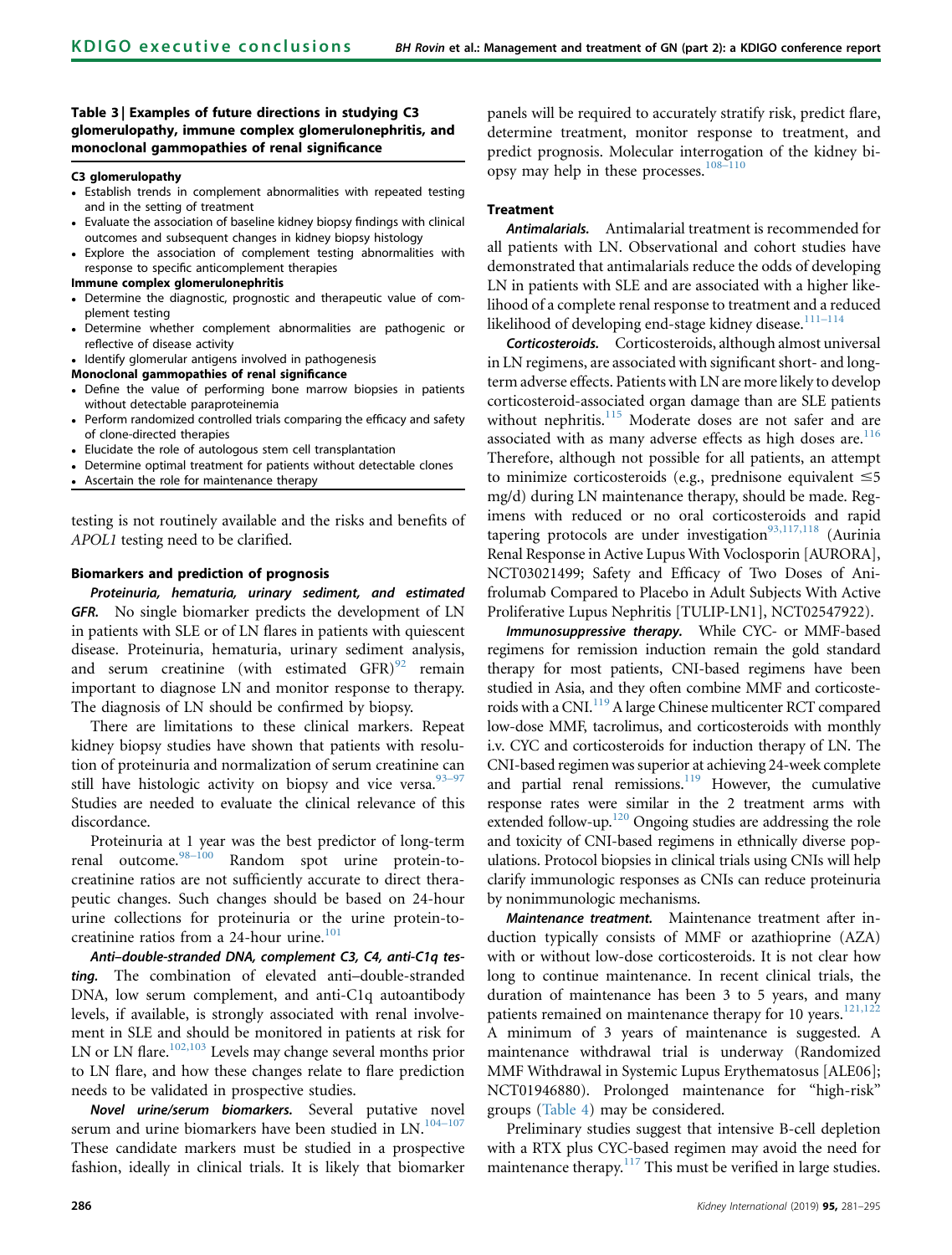| <b>Patient characteristics</b>                                                                                                                                                    | Serologic characteristics                                                                                                                                        | Histologic characteristics                                                                               |
|-----------------------------------------------------------------------------------------------------------------------------------------------------------------------------------|------------------------------------------------------------------------------------------------------------------------------------------------------------------|----------------------------------------------------------------------------------------------------------|
| • African or Hispanic ancestry<br>• Male<br>• Pediatric onset<br>• Frequent relapses<br>• Incomplete remission<br>• Neuropsychiatric lupus<br>• Proteinuria $>4$ g/d at diagnosis | • Antiphospholipid antibodies<br>or antiphospholipid syndrome<br>• Persistent hypocomplementemia<br>• High titer dsDNA antibodies<br>• High titer C1g antibodies | • Crescentic glomerulonephritis<br>• Thrombotic microangiopathy<br>• Extensive tubulointerstitial damage |

<span id="page-6-0"></span>Table 4 | | Lupus nephritis patients at high risk for poor renal outcome (risk increases with the number of risk factors present)

dsDNA, double-stranded DNA.

Slowly withdrawing immunosuppression could be considered in patients with complete clinical remission. A repeat kidney biopsy may be helpful to exclude persistent but clinically silent histologic activity. Patients should be closely monitored for relapse after decreasing or discontinuing maintenance therapy.<sup>123-[127](#page-13-0)</sup>

Refractory disease. LN may be considered refractory if a patient does not respond to either of the currently standard induction therapies (CYC or MMF) used sequentially. A suggested algorithm for refractory disease is illustrated in Figure 1. Medication adherence should always be evaluated. Repeat kidney biopsy to distinguish active LN from scarring and/or identify new lesions could be considered. For persistently active LN, if MMF was used for induction, consider switching to CYC or vice versa. After this, RTX or CNI-based regimens could be tried.<sup>[117,119,128](#page-13-0)-131</sup>

# but some would also treat patients with lower levels of proteinuria[.132](#page-13-0) The level of proteinuria at which immunosuppressive therapy may provide benefit therefore needs to be established. Class V LN is often treated initially with MMF, but if not effective, CYC may be used. Some investigators also suggest using CNIs for class V LN. RTX may be considered in the treatment options for class V LN. $^{133}$  $^{133}$  $^{133}$

TMA. TMA with LN on kidney biopsy may be due to antiphospholipid antibodies/syndrome ([APS], anticardiolipin antibodies, anti- $\beta$ 2 glycoprotein I, and lupus anticoagulant), thrombotic thrombocytopenic purpura, or atypical hemolytic uremic syndrome. $134,135$  Treatment should be guided by the underlying etiology of  $TMA$ <sup>[134](#page-13-0)</sup> Plasma exchange is indicated for thrombocytopenic purpura, but it may also be beneficial in cases of refractory APS.<sup>[136,137](#page-13-0)</sup> Anticomplement therapies may be considered in catastrophic APS, thrombocytopenic purpura, complement-mediated TMA, and recurrent TMA in an allograft.<sup>[138](#page-13-0)-141</sup> Anticoagulation remains the standard of care when APS is pre-sent.<sup>[142](#page-13-0)</sup> However, the impact of anticoagulation on renal

# Special circumstances

Class V LN. There is consensus that class V LN with persistent nephrotic proteinuria should receive immunosuppression,



Figure 1 | Algorithm for refractory disease in lupus nephritis. APS, antiphospholipid syndrome; CNI, calcineurin inhibitor; CYC, cyclophosphamide; MMF, mycophenolate mofetil; TMA, thrombotic microangiopathy.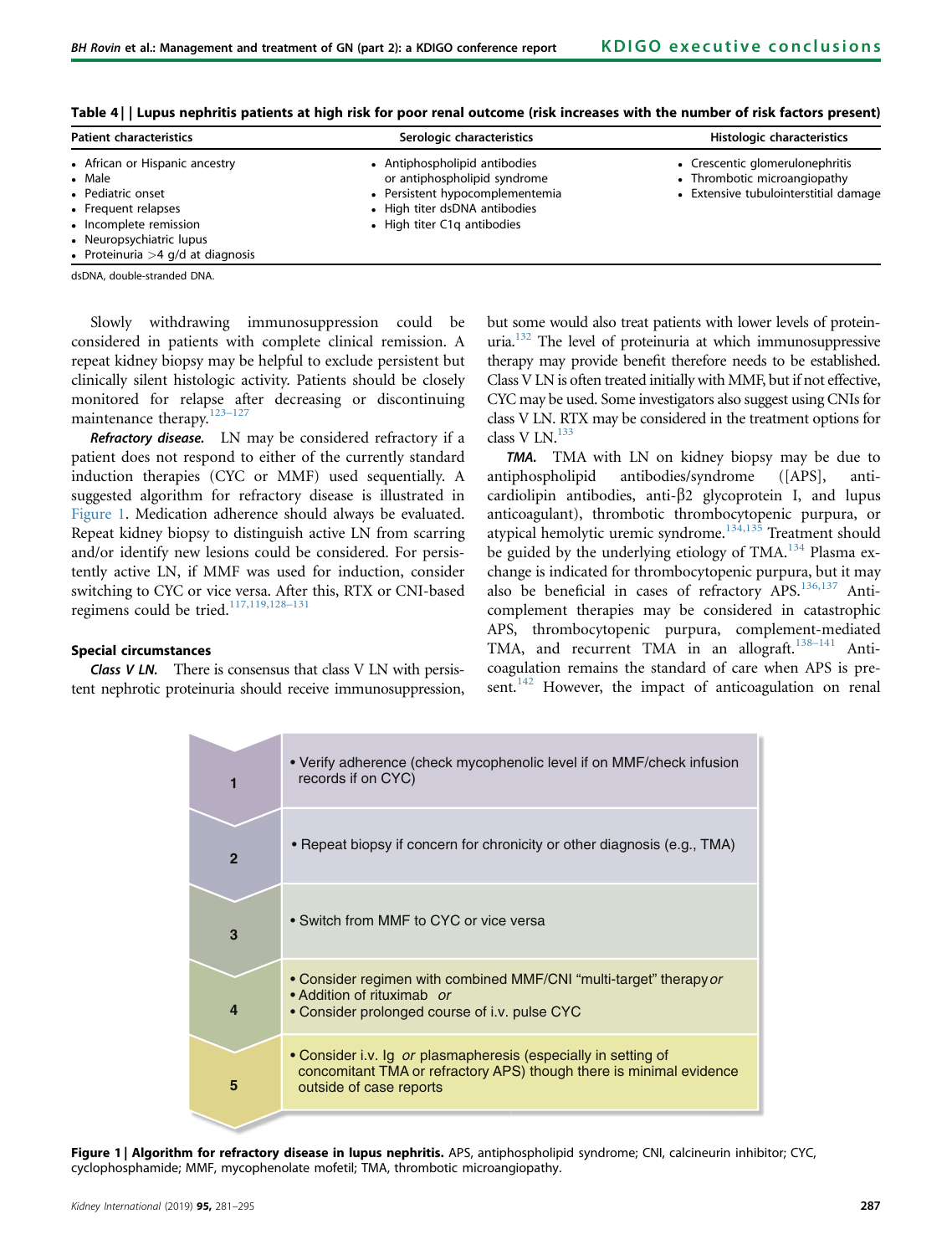lesions is unclear, and many patients experience a decline in kidney function despite therapeutic anticoagulation.<sup>[143](#page-13-0)</sup> Mammalian target of rapamycin inhibition increased kidney transplant survival in patients with a history of APS ne-phropathy, but further studies are needed in native kidneys.<sup>[144](#page-13-0)</sup>

Pregnancy. Patients who are on MMF maintenance and wish to become pregnant should be switched to AZA, as MMF is teratogenic. Similarly, renin-angiotensin system blockers should be stopped before conception. CNIs may be considered for treatment of LN in pregnancy if AZA cannot be tolerated, as adjunct therapy with AZA in severe cases or as primary therapy for class V LN with nephrotic syndrome.<sup>[145](#page-13-0)</sup>

Posttransplant. Patients with LN have equivalent or better outcomes following kidney transplantation compared with other primary glomerular diseases.<sup>146</sup> Clinically significant LN posttransplant recurs in  $\langle 20\%$  of patients.<sup>147–151</sup> Patients should remain on hydroxychloroquine posttransplant and be on MMF/ CNI-based immunosuppressive regimen. Patients with mild flares can be treated with oral corticosteroids alone. Patients with moderate flares should be treated with i.v. corticosteroids and increased MMF. Patients with crescentic disease/severe flare should be treated with i.v. corticosteroids and CYC. MMF should be held while patient is on CYC therapy.

Pediatric-onset disease. Pediatric-onset LN, occurring before age 16, needs further study but children are excluded from adult LN trials. Children often have few comorbidities, but they exhibit more severe disease with a higher genetic contribution. There is consensus for response, relapse, and treatment for chil-dren with proliferative LN.<sup>[152](#page-13-0)</sup> Children with class V LN tend to need additional immunosuppression even with subnephrotic proteinuria[.153,154](#page-13-0) The Single Hub and Access Point for Paediatric Rheumatology in Europe initiative has recently published rec-ommendations for the treatment of children with LN.<sup>[155](#page-13-0)</sup>

### Future studies

Class III/IV LN should be studied separately from class V LN in view of their different disease courses. Data are needed to assess benefits of treating class V LN patients with subnephrotic proteinuria. Validated histological activity indices are also needed. Clinical trials should require a recent  $(\leq 3)$ months) kidney biopsy, and trial duration should be at least 12 months for induction therapies and longer to assess relapse rates. Patient-reported outcomes should be integrated into future studies and biomarkers of prognosis and response are needed. Recommendations from the 2012 guideline that should be revisited are outlined in [Supplementary Table S3](#page-10-0).

# ANCA-ASSOCIATED VASCULITIS **Terminology**

ANCA-associated vasculitis (AAV) represents a group of small vessel vasculitides that include granulomatosis with polyangiitis (GPA), microscopic polyangiitis, and eosinophilic granulomatosis with polyangiitis.<sup>[156](#page-13-0)</sup> Renal-limited vasculitis can also occur. Kidney histology shows pauci-immune, focal necrotizing, and crescentic GN. Pauci-immune refers to the paucity but not absence of immune and complement deposits.

AAV is characterized by ANCA specific for myeloperoxidase (MPO-ANCA) or proteinase 3 (PR3-ANCA). Rare patients with pauci-immune GN are negative for ANCA, but they are considered in the same spectrum of diseases. There is some evidence that a percentage of these cases may vary in ANCA detectability when tested by different assays.<sup>157</sup>

Classifying patients as having GPA or microscopic polyangiitis might some provide prognostic information, but ANCA serology (MPO- or PR3-ANCA) is more relevant as it seems to predict outcomes and risk of relapse better.<sup>[158,159](#page-13-0)</sup> A genetic component exists in AAV and genetic distinctions between GPA and microscopic polyangiitis are associated with ANCA specificity.<sup>160</sup>

### Pathogenesis

The pathogenesis of AAV involves genetic, epigenetic, immunoregulatory, hormonal, and environmental phenomena. The relative contribution of each of these factors may vary in an individual patient. Polymorphisms associated with an increased risk of AAV particularly involve the human leukocyte antigen system (immune regulation) and target antigen (in anti-PR3 disease).<sup>[160](#page-14-0)</sup> A role for complement activation in the pathogenesis of ANCA-associated nephritis (AAN) has emerged from therapeutic studies with complement inhibitors.<sup>161,162</sup>

# Biomarkers and prediction of prognosis

Proteinuria, hematuria, urinary sediment, and estimated GFR. Proteinuria, hematuria, urinalysis, estimated GFR, and kidney biopsy are important clinical tools for the diagnosis and management of AAN.<sup>163</sup> At present, there is no biomarker that can be used to predict the development of AAN or disease flares.

ANCA. Both an increase in ANCA titer and persistently positive ANCA are modestly but significantly associated with disease relapse, although serial ANCA testing is not suffi-ciently robust to trigger changes in therapy.<sup>[164](#page-14-0)</sup> Disease relapse is more frequent in PR3-ANCA than in those who are MPO-ANCA, and relapse may be predicted by PR3-ANCA levels.<sup>158,15</sup>

Novel urine/serum biomarkers. The Birmingham Vasculitis Activity Score and the Vasculitis Damage Index utilize traditional clinical and laboratory biomarkers to evaluate vasculitis activity and are valuable research tools.<sup>[165,166](#page-14-0)</sup> However, traditional laboratory measures do not differentiate between active disease and chronic damage very well. In a post hoc analysis of the Rituximab for ANCA-Associated Vasculitis (RAVE) study, chemokine C-X-C motif chemokine ligand 13, matrix metalloproteinase-3, and tissue inhibitor of metalloproteinases-1 discriminated active from inactive AAV better than erythrocyte sedimentation rate and C-reactive protein did.<sup>[167](#page-14-0)</sup> Tissue inhibitor of metalloproteinases-1 was the best marker of AAV activity as reported in the Remission Induction Therapy in Japanese Patients With AAV and Rapidly Progressive Glomerulone-phritis (RemIT-JAV-RPGN) study.<sup>[168](#page-14-0)</sup> Urinary soluble CD163 levels are also promising for identifying active renal vasculitis.<sup>[169](#page-14-0)</sup> These biomarkers need independent and, ideally, prospective validation.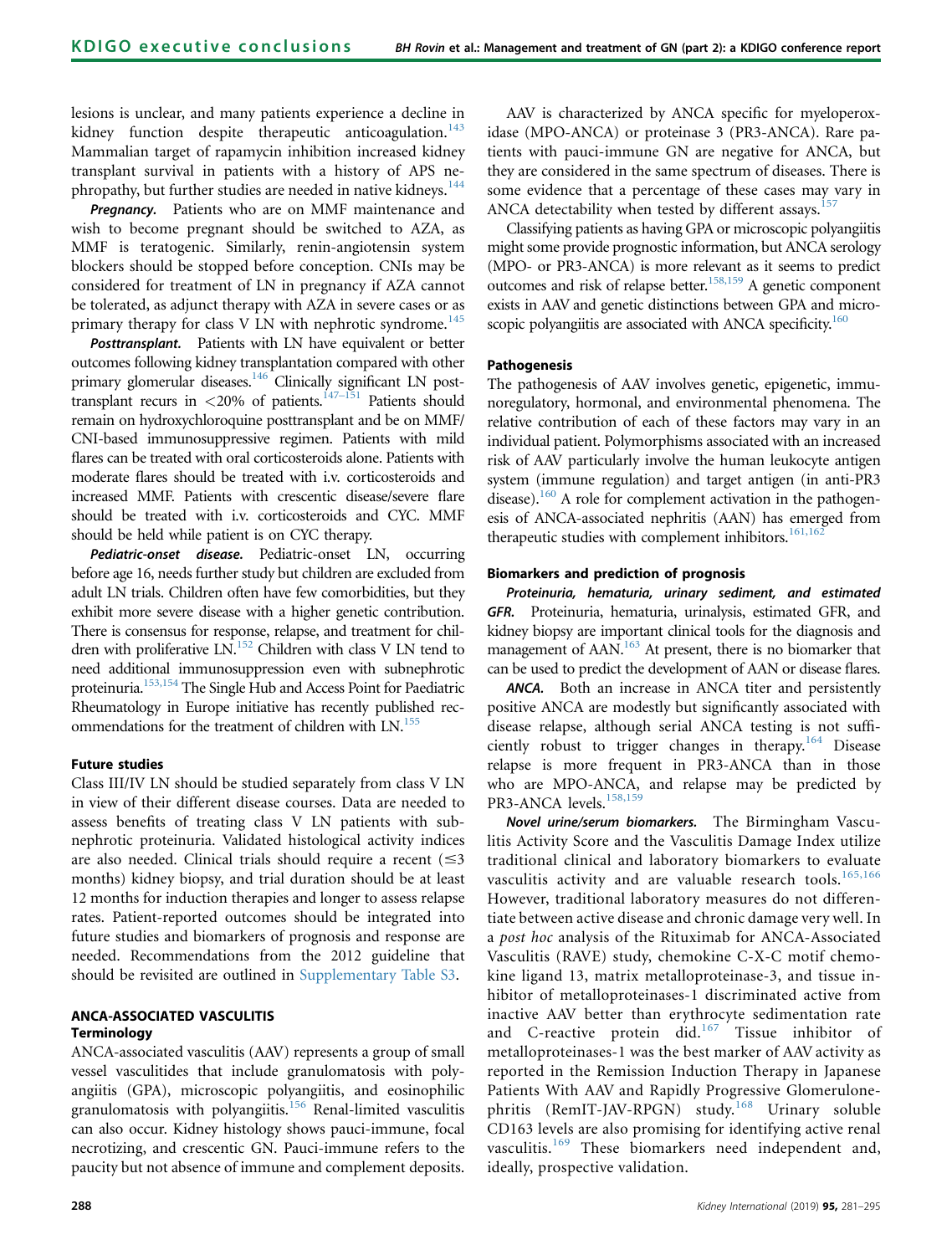

Figure 2 | Treatment algorithm for anti-neutrophil cytoplasmic antibody (ANCA)-associated vasculitis. Remission is defined by the absence of manifestations of vasculitis and glomerulonephritis disease activity (Birmingham Vasculitis Activity Score for Wegner granulomatosis [BVAS/WG] of 0). For glomerulonephritis (GN), remission is considered as absence of microscopic hematuria and improved proteinuria and e<br>glomerular filtration rate. Based on peripheral B-cell repopulation plus ANCA reappearance. <sup>†</sup>In patients with rapidly deteriorating kidney function, corticosteriods are often initiated i.v. as pulse doses of 500 to 1000 mg/d methylprednisone and given for 1 to 3 days before converting to an oral formulation. <sup>‡</sup>Consider re-biopsy in order to guide second-line therapy. AZA, azathioprine; CYC, cyclophosphamide; PLEX, plasma exchange; PR3, proteinase 3; RTX, rituximab.

### Treatment

An algorithm for the treatment of AAV is given in Figure 2.

Corticosteroids. Corticosteroids are used almost universally for AAV and are often given as 500- to 1000-mg i.v. pulses daily for 1 to 3 days at the initiation of treatment, especially in patients with a clinical picture of rapidly progressive GN. However, corticosteroid monotherapy is not effective and corticosteroids are associated with significant short- and long-term adverse effects. However complement inhibition is on the horizon as an adjunct/steroid-sparing therapy in AAV/AAN.<sup>[170](#page-14-0)</sup>

Induction. CYC has been the immunosuppressant of choice for decades. Despite its efficacy in the management of

value of alternative options. Recently, RTX has been proven to be as effective as CYC induction/AZA maintenance for AAN patients with serum creatinine  $\langle 4 \text{ mg/dl} (354 \text{ \mu mol/l}).^{171-173}$  $\langle 4 \text{ mg/dl} (354 \text{ \mu mol/l}).^{171-173}$  $\langle 4 \text{ mg/dl} (354 \text{ \mu mol/l}).^{171-173}$ An alternative approach includes the use of CYC for the induction phase and considers RTX for maintenance. It is unknown whether treatment should be different for MPO-ANCA and PR3-ANCA, however a post hoc analysis of RAVE suggested RTX was superior to CYC for PR3-ANCA and as effective as CYC for MPO-ANCA.<sup>[174](#page-14-0)</sup> In a pooled analysis of the Comparison of Methotrexate or Azathioprine as Maintenance Therapy for ANCA-Associated Vasculitides (WEGENT) and RAVE trials, clinical differences between

AAV, its safety profile has required the need for testing the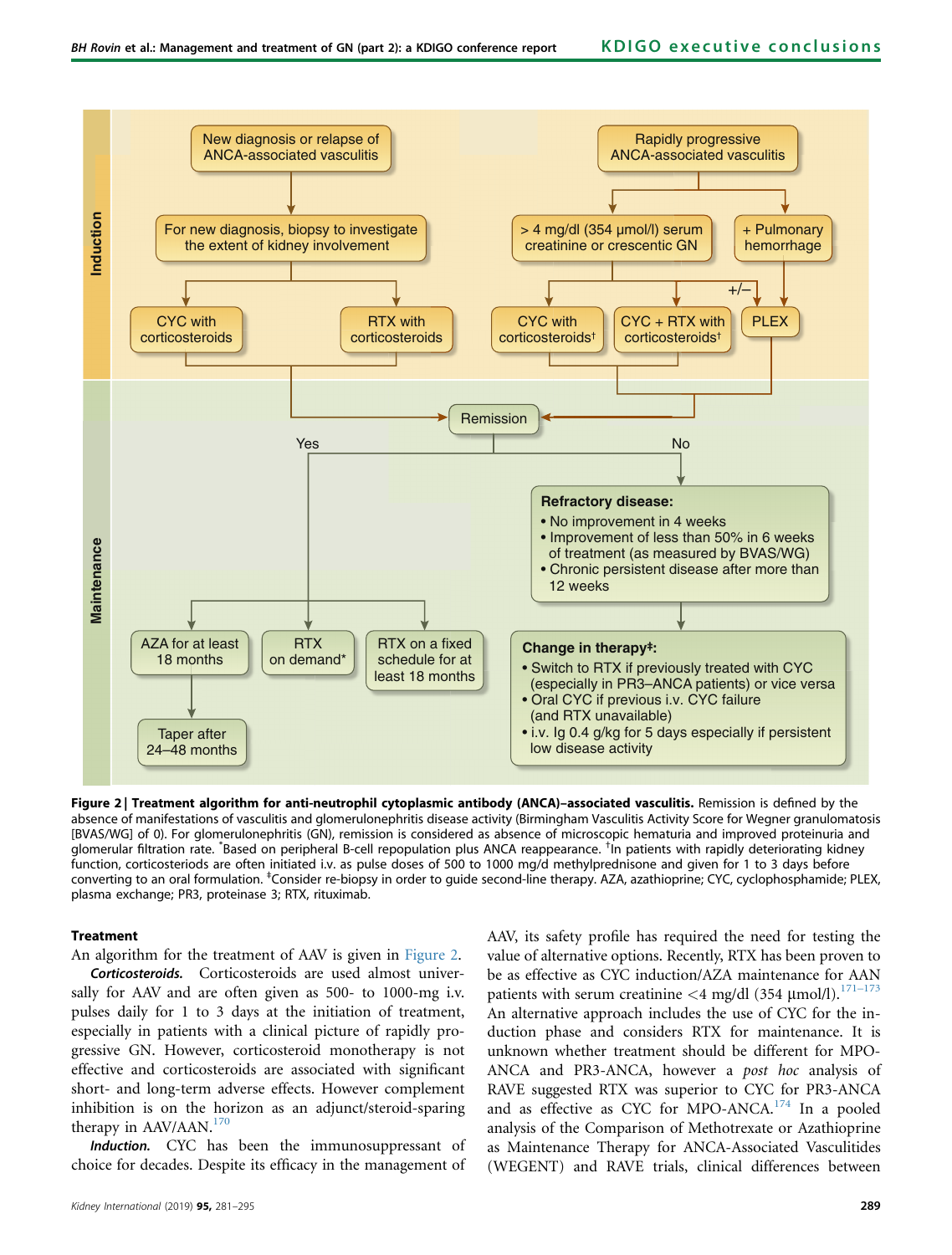MPO- and PR3-ANCA-positive patients with GPA were not obvious. The risk of relapse was associated more closely with disease type than ANCA subset.<sup>[175](#page-14-0)</sup>

In patients with median GFR <20 ml/min per 1.73 m<sup>2</sup>, a RTX-based regimen (An International, Randomized, Open Label Trial Comparing a Rituximab-based Regimen With a Standard Cyclophosphamide/Azathioprine-based Regimen in the Treatment of Active, Generalized ANCA-Associated Vasculitis [RITUXVAS] trial) consisting of a combination of corticosteroids, RTX 375 mg/m<sup>2</sup> per week for 4 weeks, and 2 i.v. CYC pulses followed by low-dose corticosteroids was found to be equal to the administration of standard corticosteroids with i.v. CYC for 3 to 6 months followed by  $AZA$ .<sup>[176](#page-14-0)</sup> At 24 months, the composite outcome of death, end-stage kidney disease, and relapse did not differ between groups. Relapses occurred in 21% of patients in the RTX group and 18% of the control group. $177$ 

Maintenance treatment. In AAN, maintenance therapy is initiated after remission is achieved, usually within 3 to 6 months after beginning induction and typically consists of AZA or RTX. There is no consensus regarding the length of maintenance therapy in AAV. Duration may be different depending on the underlying ANCA serology as well as treatment, but this has not been adequately studied.

For conventional therapy with CYC induction and AZA maintenance, the relapse rate was lower if maintenance was continued for 48 as opposed to 24 months.<sup>[178](#page-14-0)</sup> Alternatively, patients with MPO-ANCA who achieve remission and ANCA negativity at end of induction might require a shorter course of maintenance. This is based on the observation that most patients with MPO–microscopic polyangiitis given a single course of 6 rituximab infusions without any maintenance therapy did not relapse for a mean of 66 months.<sup>179</sup> However, it is unlikely that this observation applies to MPO-GPA.<sup>[175](#page-14-0)</sup> Retrospective and prospective studies have used RTX for remission maintenance in AAV, but there has been no consensus on dosing for maintenance or even induction therapy (Table 5).<sup>[172,177,180-186](#page-14-0)</sup> It is also not clear whether rituximab should be given as a fixed regimen or only when B cells reappear, but this is being tested by the Comparison Study of Two Rituximab Regimens in the Remission of ANCA-Associated Vasculitis (MAINRITSAN 2; NCT01731561).

Refractory disease. In a patient with worsening creatinine and/or proteinuria after initial therapy, medication adherence should be evaluated. Additionally, a repeat kidney biopsy to distinguish active AAV from scarring and/or identify new lesions could be considered. For continued active AAV lesions, initial treatment should change to the other standardof-care regimen (i.e., switch from CYC to RTX or vice versa).

### Special circumstances

Role of plasma exchange. Plasma exchange should be considered in AAN with severe renal impairment (serum creatinine  $>5.6$  mg/dl [495 µmol/l]) and/or diffuse crescents. Plasma exchange may also have a role in AAV with pulmonary hemorrhage. The role of plasma exchange in patients with

# Table 5 | Examples of various rituximab-based regimens for induction and remission in AAV that have been used in the literature

### Induction

| Four weekly i.v. doses of 375 mg/m <sup>2</sup> , <sup>171,172</sup> or 2 biweekly doses of 750 mg/ |  |
|-----------------------------------------------------------------------------------------------------|--|
| $m2$ (maximum dose 1000 mg) <sup>182</sup>                                                          |  |

Four weekly i.v. doses of 375 mg/ $m^2$  and 1 monthly infusion 1 and 2 months apart<sup>1</sup>

# Maintenance

750 mg/m<sup>2</sup> (maximum dose 1000 mg) every 6 months<sup>180-183</sup> 750 mg/m<sup>2</sup> (maximum dose 1000 mg) every 4 months<sup>181</sup> 750 mg/m<sup>2</sup> (maximum dose 1000 mg) every 6 months for 24 months<sup>[184](#page-14-0)</sup> 750 mg/m<sup>2</sup> (maximum dose 1000 mg) every 12 months<sup>183</sup> 375 mg/m<sup>2</sup> every 6 months<sup>[183](#page-14-0)</sup> 500 mg on days 1 and 15, then 5.5 months later, and again every 6 months for a total of 5 doses over 18 months<sup>1</sup>

AAV, anti-neutrophil cytoplasmic antibody-associated vasculitis.

pulmonary hemorrhage and/or less severe renal impairment is being studied in the Plasma Exchange and Glucocorticoids for Treatment of Antineutrophil Cytoplasm Antibody–Associated Vasculitis (PEXIVAS) trial (NCT00987389).

Childhood-onset disease. AAV in children should be stud-ied separately from AAV in adults.<sup>[187](#page-14-0)</sup> Pediatric scoring tools for disease activity and damage have been developed. There is a high frequency of kidney disease (75%) among pediatric AAV patients and a predominance of female subjects (65%, compared with 40%–45% in adult cohorts).<sup>[188](#page-14-0)</sup> There have not been any randomized controlled trials in children, but cohort studies support efficacy of both CYC and RTX.<sup>[189,190](#page-14-0)</sup>

### Future studies

Future studies should further investigate the CYC-sparing effect of biological agents (e.g., anti-B-cell therapies) and the steroid-sparing effect of newer agents, such as complement inhibitors.

The clinical role and the cost-effectiveness of RTX in severe kidney disease and optimal maintenance regimens remain undefined.

Future clinical trials in AAV should target subgroups of patients stratified according to ANCA subtype, identification of high-risk patients (e.g., with comorbidities), and differentiation between active versus chronic disease by noninvasive biomarkers.

The choice of appropriate endpoints is crucial and should be addressed in future research. Similarly, determining optimal time for assessing primary endpoint and the minimum duration of clinical trial/follow-up has to be further investigated (expert consensus has suggested a minimum of 12 to 24 months). Moreover, patient-reported outcome measures and side effects need to be incorporated. Recommendations from the 2012 guideline that should be revisited are outlined in [Supplementary Table S4](#page-10-0).

### **CONCLUSIONS**

Since the first KDIGO GN guideline published in 2012, important progress has been made in defining diseases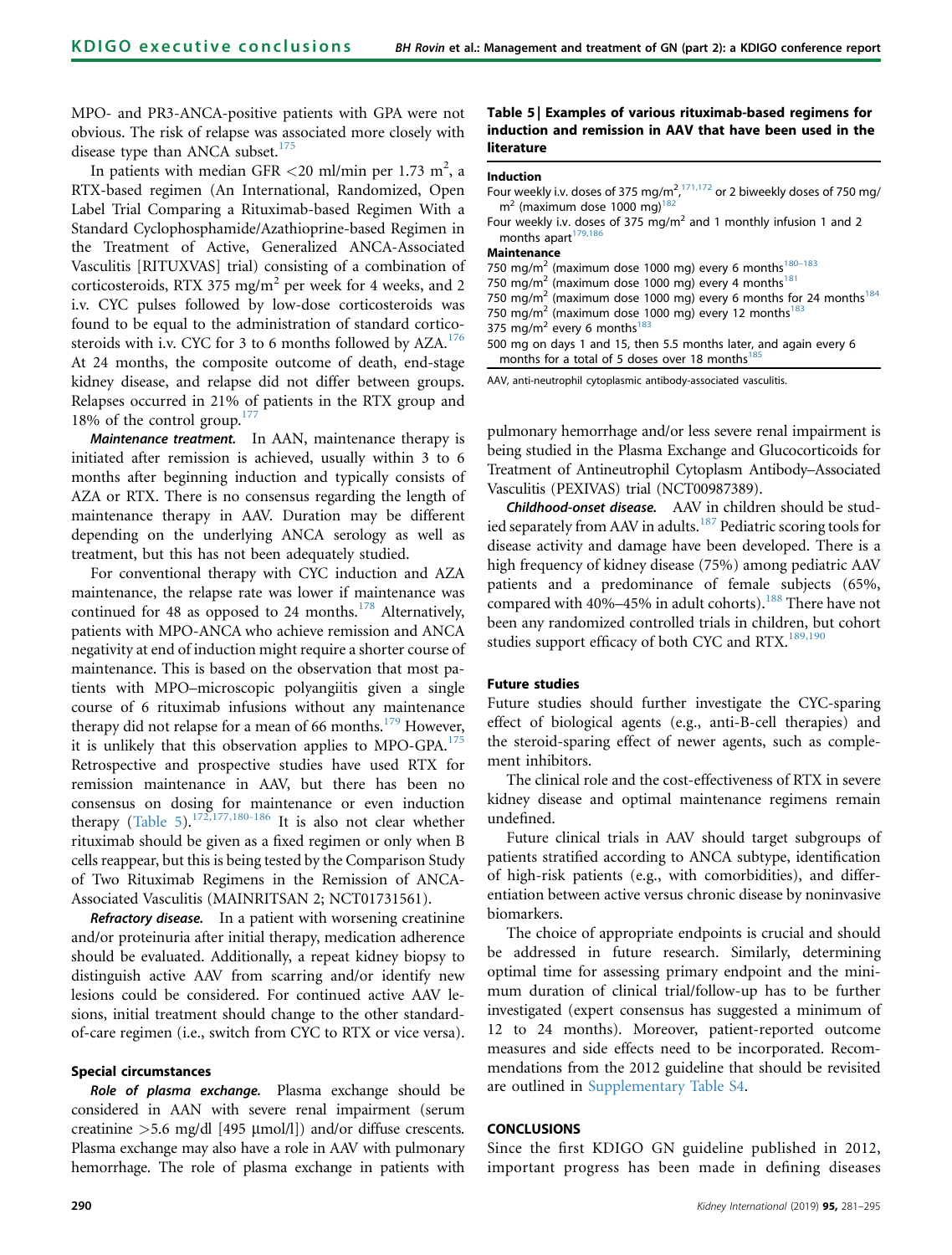<span id="page-10-0"></span>(e.g., C3G), improving diagnostics (e.g., antiphospholipase A2 receptor), identifying relevant biomarkers (e.g., DNA J homolog subfamily B member 9), and applying new therapies (e.g., rituximab in AAN). However, for any single glomerular disease, we are still missing 1 or more crucial pieces necessary for optimal clinical management. Considerations around treatment futility and patient-centered outcomes, which are important for all glomerular diseases, are just emerging. This Controversies Conference may be best summarized as an honest assessment of where we are currently and a roadmap of where we need to be.

### APPENDIX

### Other Conference Participants

Sharon G. Adler, USA; Charles E. Alpers, USA; Isabelle Ayoub, USA; Arvind Bagga, India; Sean J. Barbour, Canada; Jonathan Barratt, UK; Daniel T.M. Chan, Hong Kong; Anthony Chang, USA; Jason Chon Jun Choo, Singapore; H. Terence Cook, UK; Rosanna Coppo, Italy; Fernando C. Fervenza, USA; Agnes B. Fogo, USA; Jonathan G. Fox, UK; Richard J. Glassock, USA; David Harris, Australia; Elisabeth M. Hodson, Australia; Jonathan J. Hogan, USA; Elion Hoxha, Germany; Kunitoshi Iseki, Japan; J. Charles Jennette, USA; Vivekanand Jha, India; David W. Johnson, Australia; Shinya Kaname, Japan; Ritsuko Katafuchi, Japan; A. Richard Kitching, Australia; Richard A. Lafayette, USA; Philip K.T. Li, Hong Kong; Adrian Liew, Singapore; Jicheng Lv, China; Ana Malvar, Argentina; Shoichi Maruyama, Japan; Juan Manuel Mejía-Vilet, Mexico; Chi Chiu Mok, Hong Kong; Patrick H. Nachman, USA; Carla M. Nester, USA; Eisei Noiri, Japan; Michelle M. O'Shaughnessy, USA; Seza Özen, Turkey; Samir M. Parikh, USA; Hyeong-Cheon Park, Korea; Chen Au Peh, Australia; William F. Pendergraft, USA; Matthew C. Pickering, UK; Evangéline Pillebout, France; Jai Radhakrishnan, USA; Manish Rathi, India; Pierre Ronco, France; William E. Smoyer, USA; Sydney C.W. Tang, Hong Kong; Vladimír Tesař, Czech Republic; Joshua M. Thurman, USA; Hernán Trimarchi, Argentina; Marina Vivarelli, Italy; Giles D. Walters, Australia; Angela Yee-Moon Wang, Hong Kong; Scott E. Wenderfer, USA; Jack F.M. Wetzels, The Netherlands.

### **DISCLOSURE**

BHR declared having received consultancy fees from Alexion, Aurinia, Biogen, Biomarin, Bristol-Myers Squibb, ChemoCentryx, EMD Serono, Frazier Life Sciences, Genentech, Gilead, Lupus Foundation of America, Mallinckrodt, MedImmune, Novartis, Pharmalink, Ra Pharmaceuticals, Retrophin, and Rigel; and travel support from American Society of Nephrology, Aurinia, Biogen, Budapest Nephrology School, Childhood Arthritis and Rheumatology Research Alliance, Chemocentryx, Congress on SLE (Australia), Central Society for Clinical and Translational Research-Midwestern American Federation for Medical Research, CureGN, European League Against Rheumatism Congress and Portuguese Congress, KDIGO, MENTOR (Multicenter Randomized Controlled Trial of Rituximab), Office of Minority Health Impact for Lupus, Pharmalink, Ra Pharmaceuticals, Retrophin, and UpToDate. DJC declared having received research support from National Institutes of Health. DCC declared having received consultancy fees from Alnylam, Calliditas, ChemoCentryx, Dimerix, Mallinckrodt, Novartis, and Rigel; and research support from Genentech and National Institute of Diabetes, Digestive, and Kidney Diseases. KLG declared having served on the chronic kidney disease advisory board of Reata. JJH declared having received consultancy fees from Aurinia, Dimerix, and Variant. MJM declared having received research support from German Ministry for Science and Education (BMBF) and German Research Foundation (DFG). DCW declared having received consultancy fees from Akebia, AstraZeneca, Amgen, Boehringer Ingelheim, GlaxoSmithKline, Janssen, and Vifor Fresenius; speaker honoraria from Amgen and Vifor Fresenius; and research support from AstraZeneca. WCW declared having received consultancy fees from Akebia, AMAG, Amgen, AstraZeneca, Bayer, Daichii-Sankyo, Relypsa, and ZS Pharma; speaker honoraria from FibroGen; and research support from National Institutes of Health. JF declared having received consultancy fees from Amgen, Alnylam, Bayer, Boehringer Ingelheim, Calliditas, Inositec, Novo Nordisk, Omeros, and Vifor; speaker honoraria from Amgen and Vifor; and travel support from Boehringer Ingelheim. All other authors declared no competing interests.

### ACKNOWLEDGMENTS

The conference was sponsored by KDIGO and supported in part by unrestricted educational grants from Achillion, Aurinia Pharmaceuticals, Calliditas Therapeutics, ChemoCentryx, Chugai, Expedition Therapeutics, Gilead, Goldfinch Bio, Kyowa Kirin, Mallinckrodt Pharmaceuticals, Novartis, Omeros, Sanofi Genzyme, and Vifor Fresenius Medical Care Renal Pharma.

### SUPPI FMFNTARY MATFRIAL

Table S1. 2012 Kidney Disease: Improving Global Outcomes (KDIGO) glomerulonephritis (GN) guideline recommendations related to minimal change disease, focal segmental glomerulosclerosis (FSGS), steroid-sensitive nephrotic syndrome (SSNS), and steroid-resistant nephrotic syndrome (SRNS): Need to be revisited?

Table S2. 2012 Kidney Disease: Improving Global Outcomes (KDIGO) glomerulonephritis (GN) guideline recommendations related to idiopathic membranoproliferative glomerulonephritis: Need to be revisited?

Table S3. 2012 Kidney Disease: Improving Global Outcomes (KDIGO) glomerulonephritis (GN) guideline recommendations related to lupus nephritis: Need to be revisited?

Table S4. 2012 Kidney Disease: Improving Global Outcomes (KDIGO) glomerulonephritis (GN) guideline recommendations related to antineutrophil cytoplasmic antibody–associated vasculitis (AAV): Need to be revisited?

Supplementary material is linked to the online version of the paper at [www.kidney-international.org.](http://www.kidney-international.org)

#### **REFERENCES**

- 1. [Kidney Disease: Improving Global Outcomes \(KDIGO\)](http://refhub.elsevier.com/S0085-2538(18)30811-1/sref1) [Glomerulonephritis Work Group. KDIGO clinical practice guideline for](http://refhub.elsevier.com/S0085-2538(18)30811-1/sref1) [glomerulonephritis.](http://refhub.elsevier.com/S0085-2538(18)30811-1/sref1) Kidney Int Suppl. 2012;2:139–274.
- 2. [Corwin HL, Schwartz MM, Lewis EJ. The importance of sample](http://refhub.elsevier.com/S0085-2538(18)30811-1/sref2) [size in the interpretation of the renal biopsy.](http://refhub.elsevier.com/S0085-2538(18)30811-1/sref2) Am J Nephrol. [1988;8:85](http://refhub.elsevier.com/S0085-2538(18)30811-1/sref2)–89.
- 3. [Vivarelli M, Massella L, Ruggiero B, et al. Minimal change disease.](http://refhub.elsevier.com/S0085-2538(18)30811-1/sref3) Clin J [Am Soc Nephrol](http://refhub.elsevier.com/S0085-2538(18)30811-1/sref3). 2017;12:332–345.
- [Rosenberg AZ, Kopp JB. Focal segmental glomerulosclerosis.](http://refhub.elsevier.com/S0085-2538(18)30811-1/sref4) Clin J Am Soc Nephrol[. 2017;12:502](http://refhub.elsevier.com/S0085-2538(18)30811-1/sref4)–517.
- 5. [De Vriese AS, Sethi S, Nath KA, et al. Differentiating primary, genetic,](http://refhub.elsevier.com/S0085-2538(18)30811-1/sref5) [and secondary FSGS in adults: a clinicopathologic approach.](http://refhub.elsevier.com/S0085-2538(18)30811-1/sref5) J Am Soc Nephrol[. 2018;29:759](http://refhub.elsevier.com/S0085-2538(18)30811-1/sref5)–774.
- 6. [Shalhoub RJ. Pathogenesis of lipoid nephrosis: a disorder of T-cell](http://refhub.elsevier.com/S0085-2538(18)30811-1/sref6) function. Lancet[. 1974;2:556](http://refhub.elsevier.com/S0085-2538(18)30811-1/sref6)–560.
- 7. [Maas RJ, Deegens JK, Wetzels JF. Permeability factors in idiopathic](http://refhub.elsevier.com/S0085-2538(18)30811-1/sref7) [nephrotic syndrome: historical perspectives and lessons for the future.](http://refhub.elsevier.com/S0085-2538(18)30811-1/sref7) [Nephrol Dial Transplant](http://refhub.elsevier.com/S0085-2538(18)30811-1/sref7). 2014;29:2207–2216.
- 8. [Hayek SS, Sever S, Ko YA, et al. Soluble urokinase receptor and chronic](http://refhub.elsevier.com/S0085-2538(18)30811-1/sref8) kidney disease. N Engl J Med[. 2015;373:1916](http://refhub.elsevier.com/S0085-2538(18)30811-1/sref8)–1925.
- 9. [Clement LC, Avila-Casado C, Mace C, et al. Podocyte-secreted](http://refhub.elsevier.com/S0085-2538(18)30811-1/sref9) [angiopoietin-like-4 mediates proteinuria in glucocorticoid-sensitive](http://refhub.elsevier.com/S0085-2538(18)30811-1/sref9) [nephrotic syndrome.](http://refhub.elsevier.com/S0085-2538(18)30811-1/sref9) Nat Med. 2011;17:117–122.
- 10. [McCarthy ET, Sharma M, Savin VJ. Circulating permeability factors in](http://refhub.elsevier.com/S0085-2538(18)30811-1/sref10) [idiopathic nephrotic syndrome and focal segmental glomerulosclerosis.](http://refhub.elsevier.com/S0085-2538(18)30811-1/sref10) [Clin J Am Soc Nephrol](http://refhub.elsevier.com/S0085-2538(18)30811-1/sref10). 2010;5:2115–2121.
- 11. [Shin JI, Kronbichler A. Rituximab for patients with nephrotic syndrome.](http://refhub.elsevier.com/S0085-2538(18)30811-1/sref11) Lancet[. 2015;385:225](http://refhub.elsevier.com/S0085-2538(18)30811-1/sref11)–226.
- 12. [Novelli R, Gagliardini E, Ruggiero B, et al. Any value of podocyte B7-1 as](http://refhub.elsevier.com/S0085-2538(18)30811-1/sref12) [a biomarker in human MCD and FSGS?](http://refhub.elsevier.com/S0085-2538(18)30811-1/sref12) Am J Physiol Renal Physiol. [2016;310:F335](http://refhub.elsevier.com/S0085-2538(18)30811-1/sref12)–F341.
- 13. Shankland SJ, Smeets B, Pippin [JW, et al. The emergence of the](http://refhub.elsevier.com/S0085-2538(18)30811-1/sref13) [glomerular parietal epithelial cell.](http://refhub.elsevier.com/S0085-2538(18)30811-1/sref13) Nat Rev Nephrol. 2014;10:158– [173](http://refhub.elsevier.com/S0085-2538(18)30811-1/sref13).
- 14. D'[Agati VD, Fogo AB, Bruijn JA, et al. Pathologic classi](http://refhub.elsevier.com/S0085-2538(18)30811-1/sref14)fication of focal [segmental glomerulosclerosis: a working proposal.](http://refhub.elsevier.com/S0085-2538(18)30811-1/sref14) Am J Kidney Dis. [2004;43:368](http://refhub.elsevier.com/S0085-2538(18)30811-1/sref14)–382.
- 15. D'[Agati VD, Alster JM, Jennette JC, et al. Association of histologic](http://refhub.elsevier.com/S0085-2538(18)30811-1/sref15) [variants in FSGS clinical trial with presenting features and outcomes.](http://refhub.elsevier.com/S0085-2538(18)30811-1/sref15) [Clin J Am Soc Nephrol](http://refhub.elsevier.com/S0085-2538(18)30811-1/sref15). 2013;8:399–406.
- 16. [Smeets B, Stucker F, Wetzels J, et al. Detection of activated parietal](http://refhub.elsevier.com/S0085-2538(18)30811-1/sref16) [epithelial cells on the glomerular tuft distinguishes early focal](http://refhub.elsevier.com/S0085-2538(18)30811-1/sref16)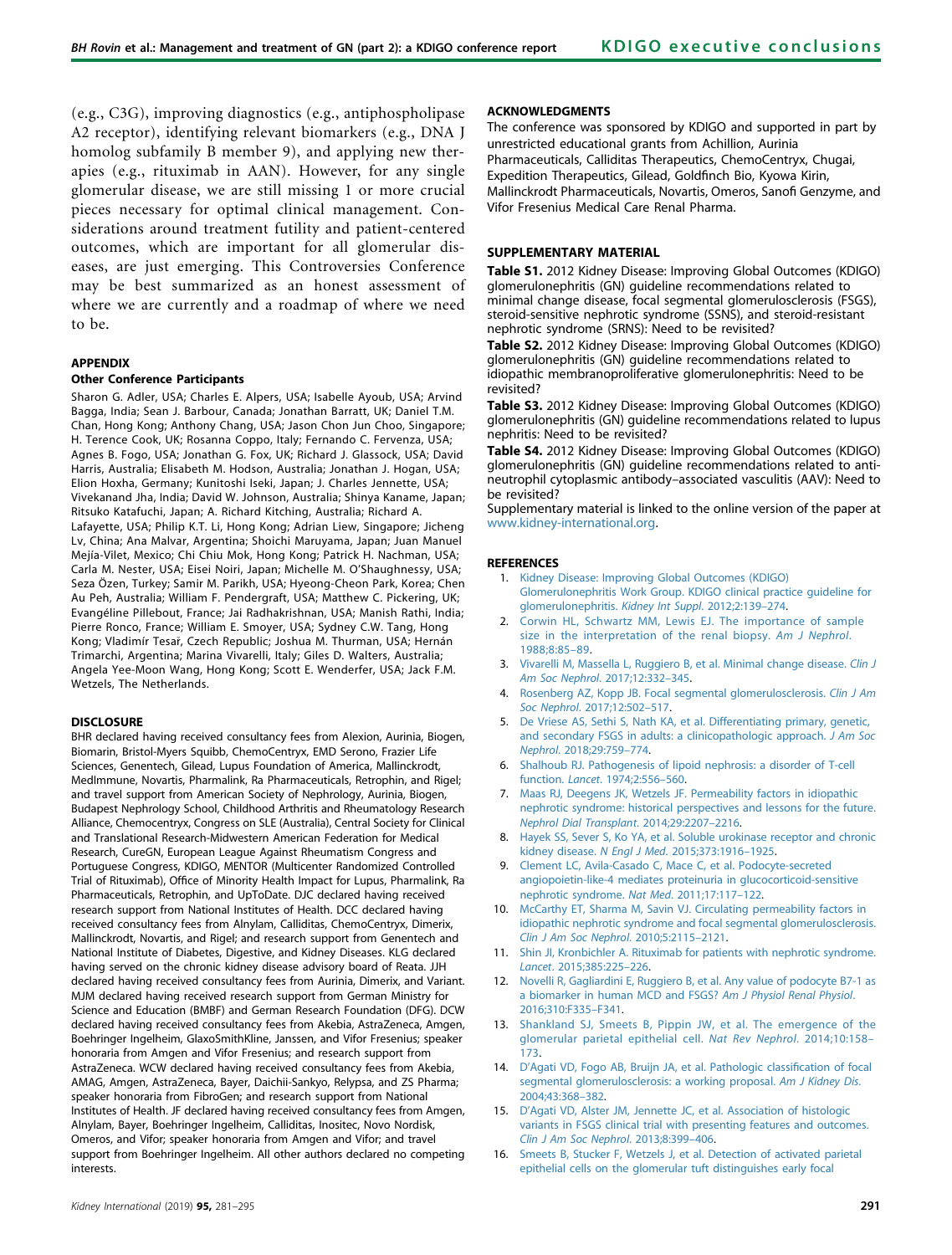<span id="page-11-0"></span>[segmental glomerulosclerosis from minimal change disease.](http://refhub.elsevier.com/S0085-2538(18)30811-1/sref16) Am J Pathol[. 2014;184:3239](http://refhub.elsevier.com/S0085-2538(18)30811-1/sref16)–3248.

- 17. [Gbadegesin RA, Winn MP, Smoyer WE. Genetic testing in nephrotic](http://refhub.elsevier.com/S0085-2538(18)30811-1/sref17) syndrome—[challenges and opportunities.](http://refhub.elsevier.com/S0085-2538(18)30811-1/sref17) Nat Rev Nephrol. 2013;9: [179](http://refhub.elsevier.com/S0085-2538(18)30811-1/sref17)–184.
- 18. [Lovric S, Ashraf S, Tan W, et al. Genetic testing in steroid-resistant](http://refhub.elsevier.com/S0085-2538(18)30811-1/sref18) [nephrotic syndrome: when and how?](http://refhub.elsevier.com/S0085-2538(18)30811-1/sref18) Nephrol Dial Transplant. 2016;31: 1802–[1813](http://refhub.elsevier.com/S0085-2538(18)30811-1/sref18).
- 19. [Sadowski CE, Lovric S, Ashraf S, et al. A single-gene cause in 29.5% of](http://refhub.elsevier.com/S0085-2538(18)30811-1/sref19) [cases of steroid-resistant nephrotic syndrome.](http://refhub.elsevier.com/S0085-2538(18)30811-1/sref19) J Am Soc Nephrol. [2015;26:1279](http://refhub.elsevier.com/S0085-2538(18)30811-1/sref19)–1289.
- 20. [Trautmann A, Schnaidt S, Lipska-Zietkiewicz BS, et al. Long-term](http://refhub.elsevier.com/S0085-2538(18)30811-1/sref20) [outcome of steroid-resistant nephrotic syndrome in children.](http://refhub.elsevier.com/S0085-2538(18)30811-1/sref20) J Am Soc Nephrol[. 2017;28:3055](http://refhub.elsevier.com/S0085-2538(18)30811-1/sref20)–3065.
- 21. [Trautmann A, Bodria M, Ozaltin F, et al. Spectrum of steroid-resistant](http://refhub.elsevier.com/S0085-2538(18)30811-1/sref21) [and congenital nephrotic syndrome in children: the PodoNet registry](http://refhub.elsevier.com/S0085-2538(18)30811-1/sref21) cohort. [Clin J Am Soc Nephrol](http://refhub.elsevier.com/S0085-2538(18)30811-1/sref21). 2015;10:592–600.
- 22. [Teeninga N, Kist-van Holthe JE, van Rijswijk N, et al. Extending](http://refhub.elsevier.com/S0085-2538(18)30811-1/sref22) [prednisolone treatment does not reduce relapses in childhood](http://refhub.elsevier.com/S0085-2538(18)30811-1/sref22) [nephrotic syndrome.](http://refhub.elsevier.com/S0085-2538(18)30811-1/sref22) J Am Soc Nephrol. 2013;24:149–159.
- 23. [Sinha A, Saha A, Kumar M, et al. Extending initial prednisolone](http://refhub.elsevier.com/S0085-2538(18)30811-1/sref23) [treatment in a randomized control trial from 3 to 6 months did not](http://refhub.elsevier.com/S0085-2538(18)30811-1/sref23) significantly infl[uence the course of illness in children with steroid](http://refhub.elsevier.com/S0085-2538(18)30811-1/sref23)[sensitive nephrotic syndrome.](http://refhub.elsevier.com/S0085-2538(18)30811-1/sref23) Kidney Int. 2015;87:217–224.
- 24. [Yoshikawa N, Nakanishi K, Sako M, et al. A multicenter randomized trial](http://refhub.elsevier.com/S0085-2538(18)30811-1/sref24) [indicates initial prednisolone treatment for childhood nephrotic](http://refhub.elsevier.com/S0085-2538(18)30811-1/sref24) [syndrome for two months is not inferior to six-month treatment.](http://refhub.elsevier.com/S0085-2538(18)30811-1/sref24) Kidney Int[. 2015;87:225](http://refhub.elsevier.com/S0085-2538(18)30811-1/sref24)–232.
- 25. [Yadav M, Sinha A, Hari P, Bagga A. Ef](http://refhub.elsevier.com/S0085-2538(18)30811-1/sref25)ficacy of low-dose daily versus [alternate day prednisone in children with frequently relapsing](http://refhub.elsevier.com/S0085-2538(18)30811-1/sref25) [nephrotic syndrome \(FRNS\): open-label randomized controlled trial](http://refhub.elsevier.com/S0085-2538(18)30811-1/sref25) [\(RCT\). Abstract FP-S25-09.](http://refhub.elsevier.com/S0085-2538(18)30811-1/sref25) Pediatr Nephrol. 2016;31:1752.
- 26. Iijima K, Sako M, Nozu K, et al. Rituximab for childhood-onset. [complicated, frequently relapsing nephrotic syndrome or steroid](http://refhub.elsevier.com/S0085-2538(18)30811-1/sref26)[dependent nephrotic syndrome: a multicentre, double-blind,](http://refhub.elsevier.com/S0085-2538(18)30811-1/sref26) [randomised, placebo-controlled trial.](http://refhub.elsevier.com/S0085-2538(18)30811-1/sref26) Lancet. 2014;384:1273–1281.
- 27. [Kim AH, Chung JJ, Akilesh S, et al. B cell-derived IL-4 acts on podocytes](http://refhub.elsevier.com/S0085-2538(18)30811-1/sref27) [to induce proteinuria and foot process effacement.](http://refhub.elsevier.com/S0085-2538(18)30811-1/sref27) JCI Insight. 2017;2. [pii:81836.](http://refhub.elsevier.com/S0085-2538(18)30811-1/sref27)
- 28. [Gellermann J, Weber L, Pape L, et al. Mycophenolate mofetil versus](http://refhub.elsevier.com/S0085-2538(18)30811-1/sref28) [cyclosporin A in children with frequently relapsing nephrotic](http://refhub.elsevier.com/S0085-2538(18)30811-1/sref28) syndrome. [J Am Soc Nephrol](http://refhub.elsevier.com/S0085-2538(18)30811-1/sref28). 2013;24:1689–1697.
- 29. Masse V, Al Jijakli A, Genet P, et al. Screening and management of hepatitis B virus before the first rituximab infusion: We must do better! Blood. 2014;124:2754. Available at: [http://www.bloodjournal.org/](http://www.bloodjournal.org/content/124/21/2754) [content/124/21/2754.](http://www.bloodjournal.org/content/124/21/2754) Accessed March 15, 2018.
- 30. [Sethi S, Haas M, Markowitz GS, et al. Mayo Clinic/Renal Pathology](http://refhub.elsevier.com/S0085-2538(18)30811-1/sref30) [Society Consensus report on pathologic classi](http://refhub.elsevier.com/S0085-2538(18)30811-1/sref30)fication, diagnosis, and reporting of GN. [J Am Soc Nephrol](http://refhub.elsevier.com/S0085-2538(18)30811-1/sref30). 2016;27:1278–1287.
- 31. [Fervenza FC, Sethi S, Glassock RJ. Idiopathic membranoproliferative](http://refhub.elsevier.com/S0085-2538(18)30811-1/sref31) [glomerulonephritis: does it exist?](http://refhub.elsevier.com/S0085-2538(18)30811-1/sref31) Nephrol Dial Transplant. 2012;27: 4288–[4294](http://refhub.elsevier.com/S0085-2538(18)30811-1/sref31).
- 32. [Nasr SH, Galgano SJ, Markowitz GS, et al. Immuno](http://refhub.elsevier.com/S0085-2538(18)30811-1/sref32)fluorescence on pronase-digested paraffi[n sections: a valuable salvage technique for](http://refhub.elsevier.com/S0085-2538(18)30811-1/sref32) renal biopsies. Kidney Int[. 2006;70:2148](http://refhub.elsevier.com/S0085-2538(18)30811-1/sref32)–2151.
- 33. [Larsen CP, Ambuzs JM, Bonsib SM, et al. Membranous-like](http://refhub.elsevier.com/S0085-2538(18)30811-1/sref33) [glomerulopathy with masked IgG kappa deposits.](http://refhub.elsevier.com/S0085-2538(18)30811-1/sref33) Kidney Int. 2014;86: [154](http://refhub.elsevier.com/S0085-2538(18)30811-1/sref33)–161.
- 34. [Messias NC, Walker PD, Larsen CP. Paraf](http://refhub.elsevier.com/S0085-2538(18)30811-1/sref34)fin immunofluorescence in the [renal pathology laboratory: more than a salvage technique.](http://refhub.elsevier.com/S0085-2538(18)30811-1/sref34) Mod Pathol. [2015;28:854](http://refhub.elsevier.com/S0085-2538(18)30811-1/sref34)–860.
- 35. [Larsen CP, Messias NC, Walker PD, et al. Membranoproliferative](http://refhub.elsevier.com/S0085-2538(18)30811-1/sref35) [glomerulonephritis with masked monotypic immunoglobulin deposits.](http://refhub.elsevier.com/S0085-2538(18)30811-1/sref35) Kidney Int[. 2015;88:867](http://refhub.elsevier.com/S0085-2538(18)30811-1/sref35)–873.
- 36. [Sethi S, Nasr SH, De Vriese AS, et al. C4d as a diagnostic tool in](http://refhub.elsevier.com/S0085-2538(18)30811-1/sref36) proliferative GN. [J Am Soc Nephrol](http://refhub.elsevier.com/S0085-2538(18)30811-1/sref36). 2015;26:2852–2859.
- 37. [Andeen NK, Yang HY, Dai DF, et al. DnaJ homolog subfamily B member](http://refhub.elsevier.com/S0085-2538(18)30811-1/sref37) [9 is a putative autoantigen in](http://refhub.elsevier.com/S0085-2538(18)30811-1/sref37) fibrillary GN. J Am Soc Nephrol. 2018;29: [231](http://refhub.elsevier.com/S0085-2538(18)30811-1/sref37)–239.
- 38. [Dasari S, Alexander MP, Vrana JA, et al. DnaJ heat shock protein family B](http://refhub.elsevier.com/S0085-2538(18)30811-1/sref38) [member 9 is a novel biomarker for](http://refhub.elsevier.com/S0085-2538(18)30811-1/sref38) fibrillary GN. J Am Soc Nephrol. [2018;29:51](http://refhub.elsevier.com/S0085-2538(18)30811-1/sref38)–56.
- 39. Pickering MC, D'[Agati VD, Nester CM, et al. C3 glomerulopathy:](http://refhub.elsevier.com/S0085-2538(18)30811-1/sref39) [consensus report.](http://refhub.elsevier.com/S0085-2538(18)30811-1/sref39) Kidney Int. 2013;84:1079–1089.
- 40. [Goodship TH, Cook HT, Fakhouri F, et al. Atypical hemolytic uremic](http://refhub.elsevier.com/S0085-2538(18)30811-1/sref40) [syndrome and C3 glomerulopathy: conclusions from a "Kidney Disease:](http://refhub.elsevier.com/S0085-2538(18)30811-1/sref40) [Improving Global Outcomes" \(KDIGO\) Controversies Conference.](http://refhub.elsevier.com/S0085-2538(18)30811-1/sref40) Kidney Int[. 2017;91:539](http://refhub.elsevier.com/S0085-2538(18)30811-1/sref40)–551.
- 41. [Servais A, Noel LH, Roumenina LT, et al. Acquired and genetic](http://refhub.elsevier.com/S0085-2538(18)30811-1/sref41) [complement abnormalities play a critical role in dense deposit disease](http://refhub.elsevier.com/S0085-2538(18)30811-1/sref41) [and other C3 glomerulopathies.](http://refhub.elsevier.com/S0085-2538(18)30811-1/sref41) Kidney Int. 2012;82:454–464.
- 42. [Iatropoulos P, Daina E, Curreri M, et al. Cluster analysis identi](http://refhub.elsevier.com/S0085-2538(18)30811-1/sref42)fies distinct [pathogenetic patterns in C3 glomerulopathies/immune complex](http://refhub.elsevier.com/S0085-2538(18)30811-1/sref42)[mediated membranoproliferative GN.](http://refhub.elsevier.com/S0085-2538(18)30811-1/sref42) J Am Soc Nephrol. 2018;29: 283–[294.](http://refhub.elsevier.com/S0085-2538(18)30811-1/sref42)
- 43. [Zand L, Kattah A, Fervenza FC, et al. C3 glomerulonephritis associated](http://refhub.elsevier.com/S0085-2538(18)30811-1/sref43) [with monoclonal gammopathy: a case series.](http://refhub.elsevier.com/S0085-2538(18)30811-1/sref43) Am J Kidney Dis. 2013;62: 506–[514.](http://refhub.elsevier.com/S0085-2538(18)30811-1/sref43)
- 44. [Avasare RS, Canetta PA, Bomback AS, et al. Mycophenolate mofetil in](http://refhub.elsevier.com/S0085-2538(18)30811-1/sref44) [combination with steroids for treatment of C3 glomerulopathy: a case](http://refhub.elsevier.com/S0085-2538(18)30811-1/sref44) series. [Clin J Am Soc Nephrol](http://refhub.elsevier.com/S0085-2538(18)30811-1/sref44). 2018;13:406–413.
- 45. [Rabasco C, Cavero T, Roman E, et al. Effectiveness of mycophenolate](http://refhub.elsevier.com/S0085-2538(18)30811-1/sref45) [mofetil in C3 glomerulonephritis.](http://refhub.elsevier.com/S0085-2538(18)30811-1/sref45) Kidney Int. 2015;88:1153–1160.
- 46. [Caliskan Y, Torun ES, Tiryaki TO, et al. Immunosuppressive treatment in](http://refhub.elsevier.com/S0085-2538(18)30811-1/sref46) [C3 glomerulopathy: is it really effective?](http://refhub.elsevier.com/S0085-2538(18)30811-1/sref46) Am J Nephrol. 2017;46:96–107.
- 47. [Chauvet S, Fremeaux-Bacchi V, Petitprez F, et al. Treatment of B-cell](http://refhub.elsevier.com/S0085-2538(18)30811-1/sref47) [disorder improves renal outcome of patients with monoclonal](http://refhub.elsevier.com/S0085-2538(18)30811-1/sref47) [gammopathy-associated C3 glomerulopathy.](http://refhub.elsevier.com/S0085-2538(18)30811-1/sref47) Blood. 2017;129:1437–1447.
- 48. [Vignon M, Cohen C, Faguer S, et al. The clinicopathologic characteristics](http://refhub.elsevier.com/S0085-2538(18)30811-1/sref48) [of kidney diseases related to monotypic IgA deposits.](http://refhub.elsevier.com/S0085-2538(18)30811-1/sref48) Kidney Int. [2017;91:720](http://refhub.elsevier.com/S0085-2538(18)30811-1/sref48)–728.
- 49. [Bonaud A, Bender S, Touchard G, et al. A mouse model recapitulating](http://refhub.elsevier.com/S0085-2538(18)30811-1/sref49) [human monoclonal heavy chain deposition disease evidences the](http://refhub.elsevier.com/S0085-2538(18)30811-1/sref49) [relevance of proteasome inhibitor therapy.](http://refhub.elsevier.com/S0085-2538(18)30811-1/sref49) Blood. 2015;126:757–765.
- 50. [Bridoux F, Javaugue V, Bender S, et al. Unravelling the](http://refhub.elsevier.com/S0085-2538(18)30811-1/sref50) [immunopathological mechanisms of heavy chain deposition disease](http://refhub.elsevier.com/S0085-2538(18)30811-1/sref50) [with implications for clinical management.](http://refhub.elsevier.com/S0085-2538(18)30811-1/sref50) Kidney Int. 2017;91:423–434.
- 51. [Cohen C, Royer B, Javaugue V, et al. Bortezomib produces high](http://refhub.elsevier.com/S0085-2538(18)30811-1/sref51) [hematological response rates with prolonged renal survival in](http://refhub.elsevier.com/S0085-2538(18)30811-1/sref51) [monoclonal immunoglobulin deposition disease.](http://refhub.elsevier.com/S0085-2538(18)30811-1/sref51) Kidney Int. 2015;88: 1135–[1143.](http://refhub.elsevier.com/S0085-2538(18)30811-1/sref51)
- 52. [Bridoux F, Leung N, Hutchison CA, et al. Diagnosis of monoclonal](http://refhub.elsevier.com/S0085-2538(18)30811-1/sref52) [gammopathy of renal signi](http://refhub.elsevier.com/S0085-2538(18)30811-1/sref52)ficance. Kidney Int. 2015;87:698–711.
- 53. [Gumber R, Cohen JB, Palmer MB, et al. A clone-directed approach may](http://refhub.elsevier.com/S0085-2538(18)30811-1/sref53) [improve diagnosis and treatment of proliferative glomerulonephritis](http://refhub.elsevier.com/S0085-2538(18)30811-1/sref53) [with monoclonal immunoglobulin deposits.](http://refhub.elsevier.com/S0085-2538(18)30811-1/sref53) Kidney Int. 2018;94: 199–[205.](http://refhub.elsevier.com/S0085-2538(18)30811-1/sref53)
- 54. [Bhutani G, Nasr SH, Said SM, et al. Hematologic characteristics of](http://refhub.elsevier.com/S0085-2538(18)30811-1/sref54) [proliferative glomerulonephritides with nonorganized monoclonal](http://refhub.elsevier.com/S0085-2538(18)30811-1/sref54) [immunoglobulin deposits.](http://refhub.elsevier.com/S0085-2538(18)30811-1/sref54) Mayo Clin Proc. 2015;90:587–596.
- 55. [Kumar S, Paiva B, Anderson KC, et al. International Myeloma Working](http://refhub.elsevier.com/S0085-2538(18)30811-1/sref55) [Group consensus criteria for response and minimal residual disease](http://refhub.elsevier.com/S0085-2538(18)30811-1/sref55) [assessment in multiple myeloma.](http://refhub.elsevier.com/S0085-2538(18)30811-1/sref55) Lancet Oncol. 2016;17:e328–e346.
- 56. [Comenzo RL, Reece D, Palladini G, et al. Consensus guidelines for the](http://refhub.elsevier.com/S0085-2538(18)30811-1/sref56) [conduct and reporting of clinical trials in systemic light-chain](http://refhub.elsevier.com/S0085-2538(18)30811-1/sref56) amyloidosis. Leukemia[. 2012;26:2317](http://refhub.elsevier.com/S0085-2538(18)30811-1/sref56)–2325.
- 57. [Palladini G, Dispenzieri A, Gertz MA, et al. New criteria for response to](http://refhub.elsevier.com/S0085-2538(18)30811-1/sref57) [treatment in immunoglobulin light chain amyloidosis based on free](http://refhub.elsevier.com/S0085-2538(18)30811-1/sref57) [light chain measurement and cardiac biomarkers: impact on survival](http://refhub.elsevier.com/S0085-2538(18)30811-1/sref57) outcomes. J Clin Oncol[. 2012;30:4541](http://refhub.elsevier.com/S0085-2538(18)30811-1/sref57)–4549.
- 58. [Dimopoulos MA, Roussou M, Gavriatopoulou M, et al. Outcomes of](http://refhub.elsevier.com/S0085-2538(18)30811-1/sref58) [newly diagnosed myeloma patients requiring dialysis: renal recovery,](http://refhub.elsevier.com/S0085-2538(18)30811-1/sref58) [importance of rapid response and survival bene](http://refhub.elsevier.com/S0085-2538(18)30811-1/sref58)fit. Blood Cancer J. [2017;7:e571.](http://refhub.elsevier.com/S0085-2538(18)30811-1/sref58)
- 59. [Palladini G, Hegenbart U, Milani P, et al. A staging system for renal](http://refhub.elsevier.com/S0085-2538(18)30811-1/sref59) [outcome and early markers of renal response to chemotherapy in AL](http://refhub.elsevier.com/S0085-2538(18)30811-1/sref59) amyloidosis. Blood[. 2014;124:2325](http://refhub.elsevier.com/S0085-2538(18)30811-1/sref59)–2332.
- 60. [Vignon M, Javaugue V, Alexander MP, et al. Current anti-myeloma](http://refhub.elsevier.com/S0085-2538(18)30811-1/sref60) [therapies in renal manifestations of monoclonal light chain-associated](http://refhub.elsevier.com/S0085-2538(18)30811-1/sref60) [Fanconi syndrome: a retrospective series of 49 patients.](http://refhub.elsevier.com/S0085-2538(18)30811-1/sref60) Leukemia. [2017;31:123](http://refhub.elsevier.com/S0085-2538(18)30811-1/sref60)–129.
- 61. [Fermand JP, Bridoux F, Kyle RA, et al. How I treat monoclonal](http://refhub.elsevier.com/S0085-2538(18)30811-1/sref61) [gammopathy of renal signi](http://refhub.elsevier.com/S0085-2538(18)30811-1/sref61)ficance (MGRS). Blood. 2013;122:3583–3590.
- 62. [Sawinski D, Lim MA, Cohen JB, et al. Patient and kidney allograft](http://refhub.elsevier.com/S0085-2538(18)30811-1/sref62) [survival in recipients with end-stage renal disease from amyloidosis.](http://refhub.elsevier.com/S0085-2538(18)30811-1/sref62) [Transplantation](http://refhub.elsevier.com/S0085-2538(18)30811-1/sref62). 2018;102:300–309.
- 63. [Kidney Disease: Improving Global Outcomes \(KDIGO\) Hepatitis C Work](http://refhub.elsevier.com/S0085-2538(18)30811-1/sref63) [Group. KDIGO 2018 clinical practice guideline on the prevention,](http://refhub.elsevier.com/S0085-2538(18)30811-1/sref63)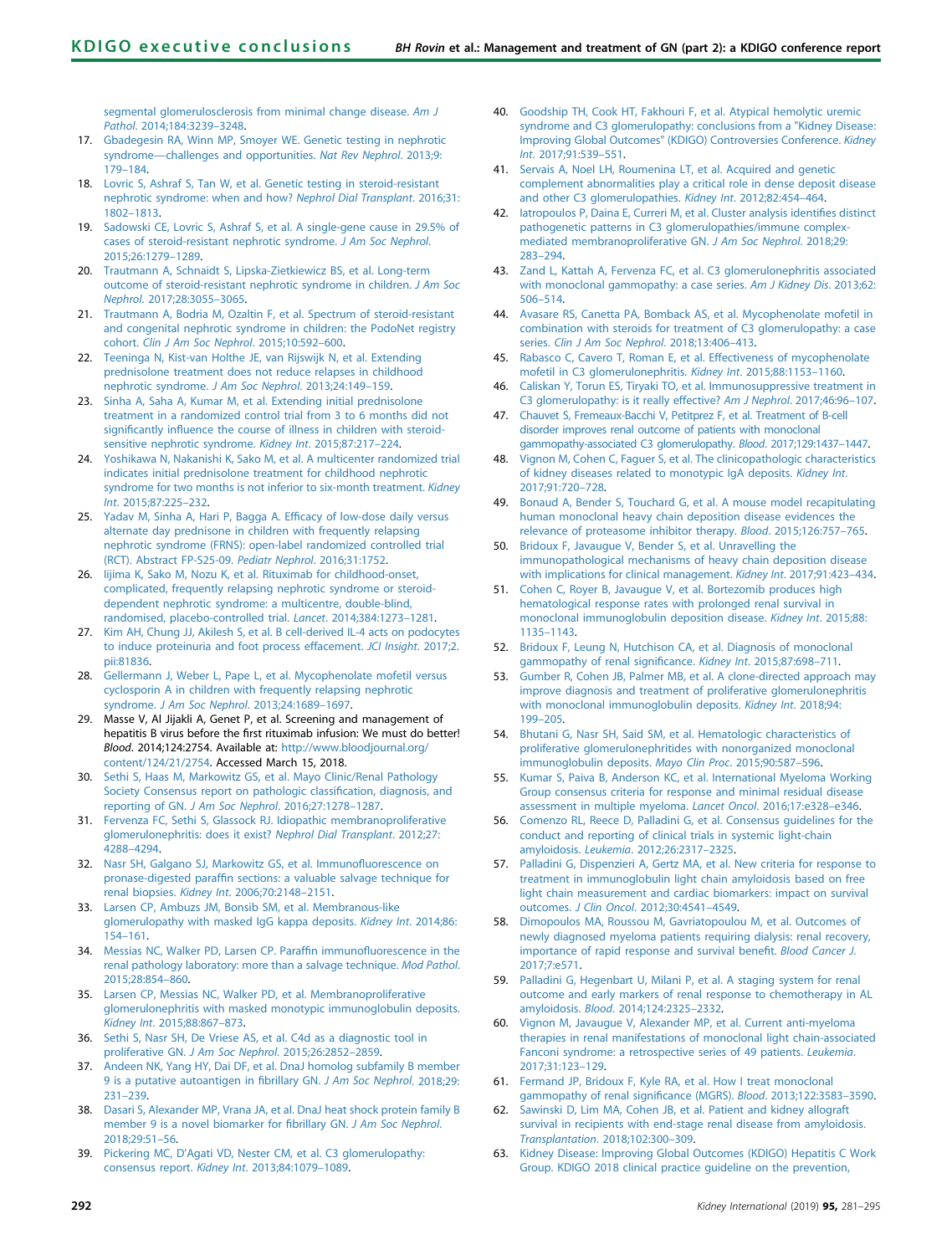<span id="page-12-0"></span>[diagnosis, evaluation, and treatment of hepatitis c in chronic kidney](http://refhub.elsevier.com/S0085-2538(18)30811-1/sref63) disease. [Kidney Int Suppl](http://refhub.elsevier.com/S0085-2538(18)30811-1/sref63). 2018;8:91–165.

- 64. [Levine JW, Gota C, Fessler BJ, et al. Persistent cryoglobulinemic](http://refhub.elsevier.com/S0085-2538(18)30811-1/sref64) [vasculitis following successful treatment of hepatitis C virus.](http://refhub.elsevier.com/S0085-2538(18)30811-1/sref64) J Rheumatol[. 2005;32:1164](http://refhub.elsevier.com/S0085-2538(18)30811-1/sref64)–1167.
- 65. [Landau DA, Saadoun D, Halfon P, et al. Relapse of hepatitis C virus](http://refhub.elsevier.com/S0085-2538(18)30811-1/sref65)[associated mixed cryoglobulinemia vasculitis in patients with sustained](http://refhub.elsevier.com/S0085-2538(18)30811-1/sref65) viral response. [Arthritis Rheum](http://refhub.elsevier.com/S0085-2538(18)30811-1/sref65). 2008;58:604–611.
- 66. [Ghosn M, Palmer MB, Najem CE, et al. New-onset hepatitis C virus](http://refhub.elsevier.com/S0085-2538(18)30811-1/sref66)[associated glomerulonephritis following sustained virologic response](http://refhub.elsevier.com/S0085-2538(18)30811-1/sref66) [with direct-acting antiviral therapy.](http://refhub.elsevier.com/S0085-2538(18)30811-1/sref66) Clin Nephrol. 2017;87:261-266.
- 67. [Artemova M, Abdurakhmanov D, Ignatova T, et al. Persistent hepatitis C](http://refhub.elsevier.com/S0085-2538(18)30811-1/sref67) [virus-associated cryoglobulinemic vasculitis following virus eradication](http://refhub.elsevier.com/S0085-2538(18)30811-1/sref67) [after direct-acting antiviral therapy.](http://refhub.elsevier.com/S0085-2538(18)30811-1/sref67) Hepatology. 2017;65:1770–1771.
- 68. [Hogan J, Restivo M, Canetta PA, et al. Rituximab treatment for](http://refhub.elsevier.com/S0085-2538(18)30811-1/sref68) fibrillary glomerulonephritis. [Nephrol Dial Transplant](http://refhub.elsevier.com/S0085-2538(18)30811-1/sref68). 2014;29:1925–1931.
- 69. [Javaugue V, Karras A, Glowacki F, et al. Long-term kidney disease](http://refhub.elsevier.com/S0085-2538(18)30811-1/sref69) outcomes in fi[brillary glomerulonephritis: a case series of 27 patients.](http://refhub.elsevier.com/S0085-2538(18)30811-1/sref69) [Am J Kidney Dis](http://refhub.elsevier.com/S0085-2538(18)30811-1/sref69). 2013;62:679–690.
- 70. [Kalbermatter SA, Marone C, Casartelli D, et al. Outcome of](http://refhub.elsevier.com/S0085-2538(18)30811-1/sref70) fibrillary [glomerulonephritis.](http://refhub.elsevier.com/S0085-2538(18)30811-1/sref70) Swiss Med Wkly. 2012;142:w13578.
- 71. [Nasr SH, Valeri AM, Cornell LD, et al. Fibrillary glomerulonephritis: a](http://refhub.elsevier.com/S0085-2538(18)30811-1/sref71) [report of 66 cases from a single institution.](http://refhub.elsevier.com/S0085-2538(18)30811-1/sref71) Clin J Am Soc Nephrol. [2011;6:775](http://refhub.elsevier.com/S0085-2538(18)30811-1/sref71)–784.
- 72. [Rosenstock JL, Markowitz GS, Valeri AM, et al. Fibrillary and](http://refhub.elsevier.com/S0085-2538(18)30811-1/sref72) [immunotactoid glomerulonephritis: distinct entities with different](http://refhub.elsevier.com/S0085-2538(18)30811-1/sref72) [clinical and pathologic features.](http://refhub.elsevier.com/S0085-2538(18)30811-1/sref72) Kidney Int. 2003;63:1450–1461.
- 73. Weening JJ, D'[Agati VD, Schwartz MM, et al. The classi](http://refhub.elsevier.com/S0085-2538(18)30811-1/sref74)fication of [glomerulonephritis in systemic lupus erythematosus revisited.](http://refhub.elsevier.com/S0085-2538(18)30811-1/sref74) Kidney Int[. 2004;65:521](http://refhub.elsevier.com/S0085-2538(18)30811-1/sref74)–530.
- 74. [Yu F, Wu LH, Tan Y, et al. Tubulointerstitial lesions of patients with](http://refhub.elsevier.com/S0085-2538(18)30811-1/sref75) lupus nephritis classifi[ed by the 2003 International Society of](http://refhub.elsevier.com/S0085-2538(18)30811-1/sref75) [Nephrology and Renal Pathology Society system.](http://refhub.elsevier.com/S0085-2538(18)30811-1/sref75) Kidney Int. 2010;77: [820](http://refhub.elsevier.com/S0085-2538(18)30811-1/sref75)–829.
- 75. [Wu LH, Yu F, Tan Y, et al. Inclusion of renal vascular lesions in the 2003](http://refhub.elsevier.com/S0085-2538(18)30811-1/sref76) [ISN/RPS system for classifying lupus nephritis improves renal outcome](http://refhub.elsevier.com/S0085-2538(18)30811-1/sref76) predictions. Kidney Int[. 2013;83:715](http://refhub.elsevier.com/S0085-2538(18)30811-1/sref76)–723.
- 76. [Hu W, Chen Y, Wang S, et al. Clinical-morphological features and](http://refhub.elsevier.com/S0085-2538(18)30811-1/sref77) [outcomes of lupus podocytopathy.](http://refhub.elsevier.com/S0085-2538(18)30811-1/sref77) Clin J Am Soc Nephrol. 2016;11: [585](http://refhub.elsevier.com/S0085-2538(18)30811-1/sref77)–592.
- 77. [Yu F, Haas M, Glassock R, et al. Rede](http://refhub.elsevier.com/S0085-2538(18)30811-1/sref78)fining lupus nephritis: clinical [implications of pathophysiologic subtypes.](http://refhub.elsevier.com/S0085-2538(18)30811-1/sref78) Nat Rev Nephrol. 2017;13: [483](http://refhub.elsevier.com/S0085-2538(18)30811-1/sref78)–495.
- 78. [Yu F, Tan Y, Liu G, et al. Clinicopathological characteristics and](http://refhub.elsevier.com/S0085-2538(18)30811-1/sref79) [outcomes of patients with crescentic lupus nephritis.](http://refhub.elsevier.com/S0085-2538(18)30811-1/sref79) Kidney Int. [2009;76:307](http://refhub.elsevier.com/S0085-2538(18)30811-1/sref79)–317.
- 79. [Hsieh C, Chang A, Brandt D, et al. Predicting outcomes of lupus](http://refhub.elsevier.com/S0085-2538(18)30811-1/sref80) [nephritis with tubulointerstitial in](http://refhub.elsevier.com/S0085-2538(18)30811-1/sref80)flammation and scarring. Arthritis Care Res[. 2011;63:865](http://refhub.elsevier.com/S0085-2538(18)30811-1/sref80)–874.
- 80. [Mejia-Vilet JM, Cordova-Sanchez BM, Uribe-Uribe NO, et al. Prognostic](http://refhub.elsevier.com/S0085-2538(18)30811-1/sref81) signifi[cance of renal vascular pathology in lupus nephritis.](http://refhub.elsevier.com/S0085-2538(18)30811-1/sref81) Lupus. [2017;26:1042](http://refhub.elsevier.com/S0085-2538(18)30811-1/sref81)–1050.
- 81. [Haring CM, Rietveld A, van den Brand JA, et al. Segmental and global](http://refhub.elsevier.com/S0085-2538(18)30811-1/sref82) [subclasses of class IV lupus nephritis have similar renal outcomes.](http://refhub.elsevier.com/S0085-2538(18)30811-1/sref82) J Am Soc Nephrol[. 2012;23:149](http://refhub.elsevier.com/S0085-2538(18)30811-1/sref82)–154.
- 82. [Schwartz MM, Korbet SM, Lewis EJ, et al. The prognosis and](http://refhub.elsevier.com/S0085-2538(18)30811-1/sref83) [pathogenesis of severe lupus glomerulonephritis.](http://refhub.elsevier.com/S0085-2538(18)30811-1/sref83) Nephrol Dial Transplant[. 2008;23:1298](http://refhub.elsevier.com/S0085-2538(18)30811-1/sref83)–1306.
- 83. [Bajema IM, Wilhelmus S, Alpers CE, et al. Revision of the International](http://refhub.elsevier.com/S0085-2538(18)30811-1/sref84) [Society of Nephrology/Renal Pathology Society classi](http://refhub.elsevier.com/S0085-2538(18)30811-1/sref84)fication for lupus nephritis: clarification of definitions, and modifi[ed National Institutes of](http://refhub.elsevier.com/S0085-2538(18)30811-1/sref84) [Health activity and chronicity indices.](http://refhub.elsevier.com/S0085-2538(18)30811-1/sref84) Kidney Int. 2018;93:789–796.
- 84. [Petri M, Orbai AM, Alarcon GS, et al. Derivation and validation of the](http://refhub.elsevier.com/S0085-2538(18)30811-1/sref85) [Systemic Lupus International Collaborating Clinics classi](http://refhub.elsevier.com/S0085-2538(18)30811-1/sref85)fication [criteria for systemic lupus erythematosus.](http://refhub.elsevier.com/S0085-2538(18)30811-1/sref85) Arthritis Rheum. 2012;64: 2677–[2686.](http://refhub.elsevier.com/S0085-2538(18)30811-1/sref85)
- 85. [Rijnink EC, Teng YKO, Kraaij T, et al. Validation of the Systemic Lupus](http://refhub.elsevier.com/S0085-2538(18)30811-1/sref86) [International Collaborating Clinics classi](http://refhub.elsevier.com/S0085-2538(18)30811-1/sref86)fication criteria in a cohort of [patients with full house glomerular deposits.](http://refhub.elsevier.com/S0085-2538(18)30811-1/sref86) Kidney Int. 2018;93: [214](http://refhub.elsevier.com/S0085-2538(18)30811-1/sref86)–220.
- 86. [Tsokos GC. Systemic lupus erythematosus.](http://refhub.elsevier.com/S0085-2538(18)30811-1/sref87) N Engl J Med. 2011;365: 2110–[2121](http://refhub.elsevier.com/S0085-2538(18)30811-1/sref87).
- 87. [Munroe ME, James JA. Genetics of lupus nephritis: clinical implications.](http://refhub.elsevier.com/S0085-2538(18)30811-1/sref88) [Semin Nephrol](http://refhub.elsevier.com/S0085-2538(18)30811-1/sref88). 2015;35:396–409.
- 88. [Caster DJ, Korte EA, Nanda SK, et al. ABIN1 dysfunction as a genetic](http://refhub.elsevier.com/S0085-2538(18)30811-1/sref89) [basis for lupus nephritis.](http://refhub.elsevier.com/S0085-2538(18)30811-1/sref89) J Am Soc Nephrol. 2013;24:1743–1754.
- 89. [Bomback AS, Gharavi AG. Lupus nephritis: ancestry, genetic risk and](http://refhub.elsevier.com/S0085-2538(18)30811-1/sref90) [health disparities.](http://refhub.elsevier.com/S0085-2538(18)30811-1/sref90) Nat Rev Nephrol. 2013;9:699–700.
- 90. [Ceccarelli F, Perricone C, Borgiani P, et al. Genetic factors in systemic](http://refhub.elsevier.com/S0085-2538(18)30811-1/sref91) [lupus erythematosus: contribution to disease phenotype.](http://refhub.elsevier.com/S0085-2538(18)30811-1/sref91) J Immunol Res[. 2015:745647.](http://refhub.elsevier.com/S0085-2538(18)30811-1/sref91)
- 91. [Freedman BI, Langefeld CD, Andringa KK, et al. End-stage renal disease](http://refhub.elsevier.com/S0085-2538(18)30811-1/sref92) [in African Americans with lupus nephritis is associated with APOL1.](http://refhub.elsevier.com/S0085-2538(18)30811-1/sref92) [Arthritis Rheumatol](http://refhub.elsevier.com/S0085-2538(18)30811-1/sref92). 2014;66:390–396.
- 92. [Kidney Disease: Improving Global Outcomes \(KDIGO\) CKD Work Group.](http://refhub.elsevier.com/S0085-2538(18)30811-1/sref93) [KDIGO 2012 clinical practice guideline for the evaluation and](http://refhub.elsevier.com/S0085-2538(18)30811-1/sref93) [management of chronic kidney disease.](http://refhub.elsevier.com/S0085-2538(18)30811-1/sref93) Kidney Int Suppl. 2013;3:1–150.
- 93. [Condon MB, Ashby D, Pepper RJ, et al. Prospective observational single](http://refhub.elsevier.com/S0085-2538(18)30811-1/sref94)[centre cohort study to evaluate the effectiveness of treating lupus](http://refhub.elsevier.com/S0085-2538(18)30811-1/sref94) [nephritis with rituximab and mycophenolate mofetil but no oral](http://refhub.elsevier.com/S0085-2538(18)30811-1/sref94) steroids. [Ann Rheum Dis](http://refhub.elsevier.com/S0085-2538(18)30811-1/sref94). 2013;72:1280–1286.
- 94. [Malvar A, Pirruccio P, Alberton V, et al. Histologic versus clinical](http://refhub.elsevier.com/S0085-2538(18)30811-1/sref95) [remission in proliferative lupus nephritis.](http://refhub.elsevier.com/S0085-2538(18)30811-1/sref95) Nephrol Dial Transplant. [2017;32:1338](http://refhub.elsevier.com/S0085-2538(18)30811-1/sref95)–1344.
- 95. [Parikh SV, Alvarado A, Malvar A, et al. The kidney biopsy in lupus](http://refhub.elsevier.com/S0085-2538(18)30811-1/sref96) [nephritis: past, present, and future.](http://refhub.elsevier.com/S0085-2538(18)30811-1/sref96) Semin Nephrol. 2015;35:465–477.
- 96. [Alvarado AS, Malvar A, Lococo B, et al. The value of repeat kidney](http://refhub.elsevier.com/S0085-2538(18)30811-1/sref97) [biopsy in quiescent Argentinian lupus nephritis patients.](http://refhub.elsevier.com/S0085-2538(18)30811-1/sref97) Lupus. [2014;23:840](http://refhub.elsevier.com/S0085-2538(18)30811-1/sref97)–847.
- 97. [Zickert A, Sundelin B, Svenungsson E, et al. Role of early repeated renal](http://refhub.elsevier.com/S0085-2538(18)30811-1/sref98) [biopsies in lupus nephritis.](http://refhub.elsevier.com/S0085-2538(18)30811-1/sref98) Lupus Sci Med. 2014;1:e000018.
- 98. Dall'[Era M, Cisternas MG, Smilek DE, et al. Predictors of long-term](http://refhub.elsevier.com/S0085-2538(18)30811-1/sref99) [renal outcome in lupus nephritis trials: lessons learned from the](http://refhub.elsevier.com/S0085-2538(18)30811-1/sref99) [Euro-Lupus Nephritis cohort.](http://refhub.elsevier.com/S0085-2538(18)30811-1/sref99) Arthritis Rheumatol. 2015;67: [1305](http://refhub.elsevier.com/S0085-2538(18)30811-1/sref99)–1313.
- 99. Tamirou F, D'[Cruz D, Sangle S, et al. Long-term follow-up of the](http://refhub.elsevier.com/S0085-2538(18)30811-1/sref100) [MAINTAIN Nephritis Trial, comparing azathioprine and mycophenolate](http://refhub.elsevier.com/S0085-2538(18)30811-1/sref100) [mofetil as maintenance therapy of lupus nephritis.](http://refhub.elsevier.com/S0085-2538(18)30811-1/sref100) Ann Rheum Dis. [2016;75:526](http://refhub.elsevier.com/S0085-2538(18)30811-1/sref100)–531.
- 100. [Ugolini-Lopes MR, Seguro LPC, Castro MXF, et al. Early proteinuria](http://refhub.elsevier.com/S0085-2538(18)30811-1/sref101) [response: a valid real-life situation predictor of long-term lupus renal](http://refhub.elsevier.com/S0085-2538(18)30811-1/sref101) [outcome in an ethnically diverse group with severe biopsy-proven](http://refhub.elsevier.com/S0085-2538(18)30811-1/sref101) nephritis? Lupus Sci Med[. 2017;4:e000213](http://refhub.elsevier.com/S0085-2538(18)30811-1/sref101).
- 101. [Birmingham DJ, Shidham G, Perna A, et al. Spot PC ratio estimates of](http://refhub.elsevier.com/S0085-2538(18)30811-1/sref102) [24-hour proteinuria are more unreliable in lupus nephritis than in other](http://refhub.elsevier.com/S0085-2538(18)30811-1/sref102) [forms of chronic glomerular disease.](http://refhub.elsevier.com/S0085-2538(18)30811-1/sref102) Ann Rheum Dis. 2014;73:475–476.
- 102. [Yang XW, Tan Y, Yu F, et al. Combination of anti-C1q and anti-dsDNA](http://refhub.elsevier.com/S0085-2538(18)30811-1/sref103) [antibodies is associated with higher renal disease activity and predicts](http://refhub.elsevier.com/S0085-2538(18)30811-1/sref103) [renal prognosis of patients with lupus nephritis.](http://refhub.elsevier.com/S0085-2538(18)30811-1/sref103) Nephrol Dial Transplant. [2012;27:3552](http://refhub.elsevier.com/S0085-2538(18)30811-1/sref103)–3559.
- 103. [Orbai AM, Truedsson L, Sturfelt G, et al. Anti-C1q antibodies in systemic](http://refhub.elsevier.com/S0085-2538(18)30811-1/sref104) [lupus erythematosus.](http://refhub.elsevier.com/S0085-2538(18)30811-1/sref104) Lupus. 2015;24:42–49.
- 104. [Soliman S, Mohan C. Lupus nephritis biomarkers.](http://refhub.elsevier.com/S0085-2538(18)30811-1/sref105) Clin Immunol. [2017;185:10](http://refhub.elsevier.com/S0085-2538(18)30811-1/sref105)–20.
- 105. [Phatak S, Chaurasia S, Mishra SK, et al. Urinary B cell activating factor](http://refhub.elsevier.com/S0085-2538(18)30811-1/sref106) [\(BAFF\) and a proliferation-inducing ligand \(APRIL\): potential biomarkers](http://refhub.elsevier.com/S0085-2538(18)30811-1/sref106) [of active lupus nephritis.](http://refhub.elsevier.com/S0085-2538(18)30811-1/sref106) Clin Exp Immunol. 2017;187:376–382.
- 106. [Xuejing Z, Jiazhen T, Jun L, et al. Urinary TWEAK level as a marker of](http://refhub.elsevier.com/S0085-2538(18)30811-1/sref107) [lupus nephritis activity in 46 cases.](http://refhub.elsevier.com/S0085-2538(18)30811-1/sref107) J Biomed Biotechnol. 2012;2012: [359647](http://refhub.elsevier.com/S0085-2538(18)30811-1/sref107).
- 107. [Reyes-Thomas J, Blanco I, Putterman C. Urinary biomarkers in lupus](http://refhub.elsevier.com/S0085-2538(18)30811-1/sref108) nephritis. [Clin Rev Allergy Immunol](http://refhub.elsevier.com/S0085-2538(18)30811-1/sref108). 2011;40:138–150.
- 108. [Parikh SV, Malvar A, Song H, et al. Molecular imaging of the kidney in](http://refhub.elsevier.com/S0085-2538(18)30811-1/sref109) [lupus nephritis to characterize response to treatment.](http://refhub.elsevier.com/S0085-2538(18)30811-1/sref109) Transl Res. [2017;182:1](http://refhub.elsevier.com/S0085-2538(18)30811-1/sref109)–13.
- 109. [Parikh SV, Malvar A, Song H, et al. Characterising the immune pro](http://refhub.elsevier.com/S0085-2538(18)30811-1/sref110)file of [the kidney biopsy at lupus nephritis](http://refhub.elsevier.com/S0085-2538(18)30811-1/sref110) flare differentiates early treatment [responders from non-responders.](http://refhub.elsevier.com/S0085-2538(18)30811-1/sref110) Lupus Sci Med. 2015;2:e000112.
- 110. [Banchereau R, Hong S, Cantarel B, et al. Personalized](http://refhub.elsevier.com/S0085-2538(18)30811-1/sref111) [immunomonitoring uncovers molecular networks that stratify lupus](http://refhub.elsevier.com/S0085-2538(18)30811-1/sref111) patients. Cell[. 2016;165:551](http://refhub.elsevier.com/S0085-2538(18)30811-1/sref111)–565.
- 111. [Pons-Estel GJ, Alarcon GS, Burgos PI, et al. Mestizos with systemic lupus](http://refhub.elsevier.com/S0085-2538(18)30811-1/sref112) [erythematosus develop renal disease early while antimalarials retard its](http://refhub.elsevier.com/S0085-2538(18)30811-1/sref112) [appearance: data from a Latin American cohort.](http://refhub.elsevier.com/S0085-2538(18)30811-1/sref112) Lupus. 2013;22: 899–[907.](http://refhub.elsevier.com/S0085-2538(18)30811-1/sref112)
- 112. [Ugarte-Gil MF, Wojdyla D, Pastor-Asurza CA, et al. Predictive factors of](http://refhub.elsevier.com/S0085-2538(18)30811-1/sref113) fl[ares in systemic lupus erythematosus patients: data from a](http://refhub.elsevier.com/S0085-2538(18)30811-1/sref113) [multiethnic Latin American cohort.](http://refhub.elsevier.com/S0085-2538(18)30811-1/sref113) Lupus. 2018;27:536–544.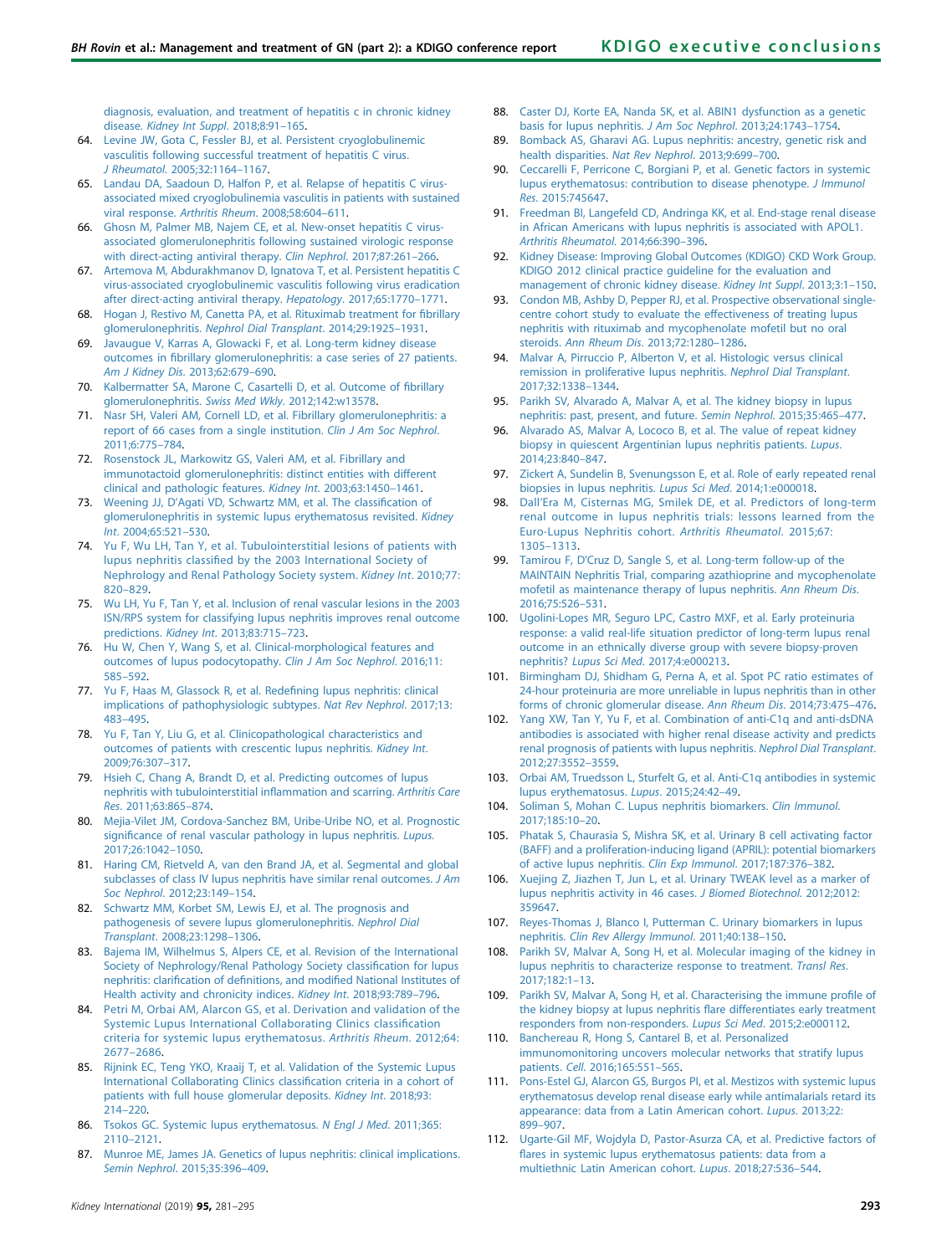- <span id="page-13-0"></span>113. [Fessler BJ, Alarcon GS, McGwin G Jr, et al. Systemic lupus](http://refhub.elsevier.com/S0085-2538(18)30811-1/sref114) [erythematosus in three ethnic groups: XVI. Association of](http://refhub.elsevier.com/S0085-2538(18)30811-1/sref114) [hydroxychloroquine use with reduced risk of damage accrual.](http://refhub.elsevier.com/S0085-2538(18)30811-1/sref114) Arthritis Rheum[. 2005;52:1473](http://refhub.elsevier.com/S0085-2538(18)30811-1/sref114)–1480.
- 114. [Galindo-Izquierdo M, Rodriguez-Almaraz E, Pego-Reigosa JM, et al.](http://refhub.elsevier.com/S0085-2538(18)30811-1/sref115) [Characterization of patients with lupus nephritis included in a large](http://refhub.elsevier.com/S0085-2538(18)30811-1/sref115) [cohort from the Spanish Society of Rheumatology Registry of Patients](http://refhub.elsevier.com/S0085-2538(18)30811-1/sref115) [With Systemic Lupus Erythematosus \(RELESSER\).](http://refhub.elsevier.com/S0085-2538(18)30811-1/sref115) Medicine. 2016;95: [e2891.](http://refhub.elsevier.com/S0085-2538(18)30811-1/sref115)
- 115. [Joo YB, Won S, Choi CB, et al. Lupus nephritis is associated with more](http://refhub.elsevier.com/S0085-2538(18)30811-1/sref116) [corticosteroid-associated organ damage but less corticosteroid non](http://refhub.elsevier.com/S0085-2538(18)30811-1/sref116)[associated organ damage.](http://refhub.elsevier.com/S0085-2538(18)30811-1/sref116) Lupus. 2017;26:598–605.
- 116. [Sciascia S, Mompean E, Radin M, et al. Rate of adverse effects of](http://refhub.elsevier.com/S0085-2538(18)30811-1/sref117) [medium- to high-dose glucocorticoid therapy in systemic lupus](http://refhub.elsevier.com/S0085-2538(18)30811-1/sref117) [erythematosus: a systematic review of randomized control trials.](http://refhub.elsevier.com/S0085-2538(18)30811-1/sref117) Clin Drug Investig[. 2017;37:519](http://refhub.elsevier.com/S0085-2538(18)30811-1/sref117)–524.
- 117. [Roccatello D, Sciascia S, Baldovino S, et al. A 4-year observation in lupus](http://refhub.elsevier.com/S0085-2538(18)30811-1/sref118) [nephritis patients treated with an intensi](http://refhub.elsevier.com/S0085-2538(18)30811-1/sref118)fied B-lymphocyte depletion [without immunosuppressive maintenance treatment: clinical response](http://refhub.elsevier.com/S0085-2538(18)30811-1/sref118) [compared to literature and immunological re-assessment.](http://refhub.elsevier.com/S0085-2538(18)30811-1/sref118) Autoimmun Rev[. 2015;14:1123](http://refhub.elsevier.com/S0085-2538(18)30811-1/sref118)–1130.
- 118. [Ruiz-Irastorza G, Ugarte A, Saint-Pastou Terrier C, et al. Repeated pulses](http://refhub.elsevier.com/S0085-2538(18)30811-1/sref119) [of methyl-prednisolone with reduced doses of prednisone improve the](http://refhub.elsevier.com/S0085-2538(18)30811-1/sref119) [outcome of class III, IV and V lupus nephritis: an observational](http://refhub.elsevier.com/S0085-2538(18)30811-1/sref119) [comparative study of the Lupus-Cruces and lupus-Bordeaux cohorts.](http://refhub.elsevier.com/S0085-2538(18)30811-1/sref119) [Autoimmun Rev](http://refhub.elsevier.com/S0085-2538(18)30811-1/sref119). 2017;16:826–832.
- 119. [Liu Z, Zhang H, Liu Z, et al. Multitarget therapy for induction](http://refhub.elsevier.com/S0085-2538(18)30811-1/sref120) [treatment of lupus nephritis: a randomized trial.](http://refhub.elsevier.com/S0085-2538(18)30811-1/sref120) Ann Intern Med. [2015;162:18](http://refhub.elsevier.com/S0085-2538(18)30811-1/sref120)–26.
- 120. [Zhang H, Liu Z, Zhou M, et al. Multitarget therapy for maintenance](http://refhub.elsevier.com/S0085-2538(18)30811-1/sref121) [treatment of lupus nephritis.](http://refhub.elsevier.com/S0085-2538(18)30811-1/sref121) J Am Soc Nephrol. 2017;28:3671–3678.
- 121. [Dooley MA, Jayne D, Ginzler EM, et al. Mycophenolate versus](http://refhub.elsevier.com/S0085-2538(18)30811-1/sref122) [azathioprine as maintenance therapy for lupus nephritis.](http://refhub.elsevier.com/S0085-2538(18)30811-1/sref122) N Engl J Med. [2011;365:1886](http://refhub.elsevier.com/S0085-2538(18)30811-1/sref122)–1895.
- 122. Houssiau FA, D'[Cruz D, Sangle S, et al. Azathioprine versus](http://refhub.elsevier.com/S0085-2538(18)30811-1/sref123) [mycophenolate mofetil for long-term immunosuppression in lupus](http://refhub.elsevier.com/S0085-2538(18)30811-1/sref123) [nephritis: results from the MAINTAIN Nephritis Trial.](http://refhub.elsevier.com/S0085-2538(18)30811-1/sref123) Ann Rheum Dis. [2010;69:2083](http://refhub.elsevier.com/S0085-2538(18)30811-1/sref123)–2089.
- 123. [Lenz O, Waheed AA, Baig A, et al. Lupus nephritis: maintenance therapy](http://refhub.elsevier.com/S0085-2538(18)30811-1/sref124) [for lupus nephritis: Do we now have a plan?](http://refhub.elsevier.com/S0085-2538(18)30811-1/sref124) Clin J Am Soc Nephrol. [2013;8:162](http://refhub.elsevier.com/S0085-2538(18)30811-1/sref124)–171.
- 124. [Moroni G, Gallelli B, Quaglini S, et al. Withdrawal of therapy in patients](http://refhub.elsevier.com/S0085-2538(18)30811-1/sref125) [with proliferative lupus nephritis: long-term follow-up.](http://refhub.elsevier.com/S0085-2538(18)30811-1/sref125) Nephrol Dial Transplant[. 2006;21:1541](http://refhub.elsevier.com/S0085-2538(18)30811-1/sref125)–1548.
- 125. [Grootscholten C, Berden JH. Discontinuation of immunosuppression in](http://refhub.elsevier.com/S0085-2538(18)30811-1/sref126) [proliferative lupus nephritis: is it possible?](http://refhub.elsevier.com/S0085-2538(18)30811-1/sref126) Nephrol Dial Transplant. [2006;21:1465](http://refhub.elsevier.com/S0085-2538(18)30811-1/sref126)–1469.
- 126. [Ioannidis JP, Boki KA, Katsorida ME, et al. Remission, relapse, and re](http://refhub.elsevier.com/S0085-2538(18)30811-1/sref127)[remission of proliferative lupus nephritis treated with](http://refhub.elsevier.com/S0085-2538(18)30811-1/sref127) [cyclophosphamide.](http://refhub.elsevier.com/S0085-2538(18)30811-1/sref127) Kidney Int. 2000;57:258–264.
- 127. [Mok CC, Ying KY, Tang S, et al. Predictors and outcome of renal](http://refhub.elsevier.com/S0085-2538(18)30811-1/sref128) flares [after successful cyclophosphamide treatment for diffuse proliferative](http://refhub.elsevier.com/S0085-2538(18)30811-1/sref128) [lupus glomerulonephritis.](http://refhub.elsevier.com/S0085-2538(18)30811-1/sref128) Arthritis Rheum. 2004;50:2559–2568.
- [Rovin BH, Furie R, Latinis K, et al. Ef](http://refhub.elsevier.com/S0085-2538(18)30811-1/sref129)ficacy and safety of rituximab in [patients with active proliferative lupus nephritis: the Lupus Nephritis](http://refhub.elsevier.com/S0085-2538(18)30811-1/sref129) [Assessment with Rituximab study.](http://refhub.elsevier.com/S0085-2538(18)30811-1/sref129) Arthritis Rheum. 2012;64:1215–1226.
- 129. [Duxbury B, Combescure C, Chizzolini C. Rituximab in systemic lupus](http://refhub.elsevier.com/S0085-2538(18)30811-1/sref130) [erythematosus: an updated systematic review and meta-analysis.](http://refhub.elsevier.com/S0085-2538(18)30811-1/sref130) Lupus. [2013;22:1489](http://refhub.elsevier.com/S0085-2538(18)30811-1/sref130)–1503.
- 130. [Shamliyan TA, Dospinescu P. Additional improvements in clinical](http://refhub.elsevier.com/S0085-2538(18)30811-1/sref131) [response from adjuvant biologic response modi](http://refhub.elsevier.com/S0085-2538(18)30811-1/sref131)fiers in adults with [moderate to severe systemic lupus erythematosus despite](http://refhub.elsevier.com/S0085-2538(18)30811-1/sref131) [immunosuppressive agents: a systematic review and meta-analysis.](http://refhub.elsevier.com/S0085-2538(18)30811-1/sref131) Clin Ther[. 2017;39:1479](http://refhub.elsevier.com/S0085-2538(18)30811-1/sref131)–1506.
- 131. Moroni G, Raffi[otta F, Trezzi B, et al. Rituximab vs mycophenolate and vs](http://refhub.elsevier.com/S0085-2538(18)30811-1/sref132) [cyclophosphamide pulses for induction therapy of active lupus](http://refhub.elsevier.com/S0085-2538(18)30811-1/sref132) [nephritis: a clinical observational study.](http://refhub.elsevier.com/S0085-2538(18)30811-1/sref132) Rheumatology. 2014;53: 1570–[1577.](http://refhub.elsevier.com/S0085-2538(18)30811-1/sref132)
- 132. [Mok CC, Yap DY, Navarra SV, et al. Overview of lupus nephritis](http://refhub.elsevier.com/S0085-2538(18)30811-1/sref133) [management guidelines and perspective from Asia.](http://refhub.elsevier.com/S0085-2538(18)30811-1/sref133) Int J Rheum Dis. [2013;16:625](http://refhub.elsevier.com/S0085-2538(18)30811-1/sref133)–636.
- 133. [Chavarot N, Verhelst D, Pardon A, et al. Rituximab alone as induction](http://refhub.elsevier.com/S0085-2538(18)30811-1/sref134) [therapy for membranous lupus nephritis: a multicenter retrospective](http://refhub.elsevier.com/S0085-2538(18)30811-1/sref134) study. Medicine[. 2017;96:e7429](http://refhub.elsevier.com/S0085-2538(18)30811-1/sref134).
- 134. [Song D, Wu LH, Wang FM, et al. The spectrum of renal thrombotic](http://refhub.elsevier.com/S0085-2538(18)30811-1/sref135) [microangiopathy in lupus nephritis.](http://refhub.elsevier.com/S0085-2538(18)30811-1/sref135) Arthritis Res Ther. 2013;15:R12.
- 135. [Pattanashetti N, Anakutti H, Ramachandran R, et al. Effect of thrombotic](http://refhub.elsevier.com/S0085-2538(18)30811-1/sref136) [microangiopathy on clinical outcomes in Indian patients with lupus](http://refhub.elsevier.com/S0085-2538(18)30811-1/sref136) nephritis. [Kidney Int Rep](http://refhub.elsevier.com/S0085-2538(18)30811-1/sref136). 2017;2:844–849.
- 136. [Chen MH, Chen MH, Chen WS, et al. Thrombotic microangiopathy in](http://refhub.elsevier.com/S0085-2538(18)30811-1/sref137) [systemic lupus erythematosus: a cohort study in North Taiwan.](http://refhub.elsevier.com/S0085-2538(18)30811-1/sref137) [Rheumatology](http://refhub.elsevier.com/S0085-2538(18)30811-1/sref137). 2011;50:768–775.
- 137. [Kronbichler A, Brezina B, Quintana LF, et al. Ef](http://refhub.elsevier.com/S0085-2538(18)30811-1/sref138)ficacy of plasma exchange [and immunoadsorption in systemic lupus erythematosus and](http://refhub.elsevier.com/S0085-2538(18)30811-1/sref138) [antiphospholipid syndrome: a systematic review.](http://refhub.elsevier.com/S0085-2538(18)30811-1/sref138) Autoimmun Rev. [2016;15:38](http://refhub.elsevier.com/S0085-2538(18)30811-1/sref138)–49.
- 138. [Sciascia S, Radin M, Yazdany J, et al. Expanding the therapeutic options](http://refhub.elsevier.com/S0085-2538(18)30811-1/sref139) [for renal involvement in lupus: eculizumab, available evidence.](http://refhub.elsevier.com/S0085-2538(18)30811-1/sref139) Rheumatol Int[. 2017;37:1249](http://refhub.elsevier.com/S0085-2538(18)30811-1/sref139)–1255.
- 139. [de Holanda MI, Porto LC, Wagner T, et al. Use of eculizumab in a](http://refhub.elsevier.com/S0085-2538(18)30811-1/sref140) [systemic lupus erythemathosus patient presenting thrombotic](http://refhub.elsevier.com/S0085-2538(18)30811-1/sref140) [microangiopathy and heterozygous deletion in CFHR1-CFHR3: a case](http://refhub.elsevier.com/S0085-2538(18)30811-1/sref140) [report and systematic review.](http://refhub.elsevier.com/S0085-2538(18)30811-1/sref140) Clin Rheumatol. 2017;36:2859–2867.
- 140. [Legendre CM, Licht C, Muus P, et al. Terminal complement inhibitor](http://refhub.elsevier.com/S0085-2538(18)30811-1/sref141) [eculizumab in atypical hemolytic-uremic syndrome.](http://refhub.elsevier.com/S0085-2538(18)30811-1/sref141) N Engl J Med. [2013;368:2169](http://refhub.elsevier.com/S0085-2538(18)30811-1/sref141)–2181.
- 141. [Licht C, Greenbaum LA, Muus P, et al. Ef](http://refhub.elsevier.com/S0085-2538(18)30811-1/sref142)ficacy and safety of eculizumab [in atypical hemolytic uremic syndrome from 2-year extensions of phase](http://refhub.elsevier.com/S0085-2538(18)30811-1/sref142) 2 studies. Kidney Int[. 2015;87:1061](http://refhub.elsevier.com/S0085-2538(18)30811-1/sref142)–1073.
- 142. [Erkan D, Aguiar CL, Andrade D, et al. 14th International Congress on](http://refhub.elsevier.com/S0085-2538(18)30811-1/sref143) [Antiphospholipid Antibodies: task force report on antiphospholipid](http://refhub.elsevier.com/S0085-2538(18)30811-1/sref143) [syndrome treatment trends.](http://refhub.elsevier.com/S0085-2538(18)30811-1/sref143) Autoimmun Rev. 2014;13:685–696.
- 143. [Bienaime F, Legendre C, Terzi F, et al. Antiphospholipid syndrome and](http://refhub.elsevier.com/S0085-2538(18)30811-1/sref144) [kidney disease.](http://refhub.elsevier.com/S0085-2538(18)30811-1/sref144) Kidney Int. 2017;91:34–44.
- 144. [Canaud G, Bienaime F, Tabarin F, et al. Inhibition of the mTORC](http://refhub.elsevier.com/S0085-2538(18)30811-1/sref145) [pathway in the antiphospholipid syndrome.](http://refhub.elsevier.com/S0085-2538(18)30811-1/sref145) N Engl J Med. 2014;371: 303–[312.](http://refhub.elsevier.com/S0085-2538(18)30811-1/sref145)
- 145. [Webster P, Wardle A, Bramham K, et al. Tacrolimus is an effective](http://refhub.elsevier.com/S0085-2538(18)30811-1/sref146) [treatment for lupus nephritis in pregnancy.](http://refhub.elsevier.com/S0085-2538(18)30811-1/sref146) Lupus. 2014;23:1192–1196.
- 146. O'[Shaughnessy MM, Liu S, Montez-Rath ME, et al. Kidney](http://refhub.elsevier.com/S0085-2538(18)30811-1/sref147) [transplantation outcomes across GN subtypes in the United States.](http://refhub.elsevier.com/S0085-2538(18)30811-1/sref147) [J Am Soc Nephrol](http://refhub.elsevier.com/S0085-2538(18)30811-1/sref147). 2017;28:632–644.
- 147. [Yu TM, Chen YH, Lan JL, et al. Renal outcome and evolution of disease](http://refhub.elsevier.com/S0085-2538(18)30811-1/sref148) [activity in Chinese lupus patients after renal transplantation.](http://refhub.elsevier.com/S0085-2538(18)30811-1/sref148) Lupus. [2008;17:687](http://refhub.elsevier.com/S0085-2538(18)30811-1/sref148)–694.
- 148. [Yu TM, Wen MC, Li CY, et al. Impact of recurrent lupus nephritis on](http://refhub.elsevier.com/S0085-2538(18)30811-1/sref149) [lupus kidney transplantation: a 20-year single center experience.](http://refhub.elsevier.com/S0085-2538(18)30811-1/sref149) Clin Rheumatol[. 2012;31:705](http://refhub.elsevier.com/S0085-2538(18)30811-1/sref149)–710.
- 149. [Naranjo-Escobar J, Manzi E, Posada JG, et al. Kidney transplantation for](http://refhub.elsevier.com/S0085-2538(18)30811-1/sref150) [end-stage renal disease in lupus nephritis, a very safe procedure: a](http://refhub.elsevier.com/S0085-2538(18)30811-1/sref150) [single Latin American transplant center experience.](http://refhub.elsevier.com/S0085-2538(18)30811-1/sref150) Lupus. 2017;26: [1157](http://refhub.elsevier.com/S0085-2538(18)30811-1/sref150)–1165.
- 150. [Contreras G, Mattiazzi A, Guerra G, et al. Recurrence of lupus nephritis](http://refhub.elsevier.com/S0085-2538(18)30811-1/sref151) [after kidney transplantation.](http://refhub.elsevier.com/S0085-2538(18)30811-1/sref151) J Am Soc Nephrol. 2010;21:1200–1207.
- 151. [Briganti EM, Russ GR, McNeil JJ, et al. Risk of renal allograft loss from](http://refhub.elsevier.com/S0085-2538(18)30811-1/sref152) [recurrent glomerulonephritis.](http://refhub.elsevier.com/S0085-2538(18)30811-1/sref152) N Engl J Med. 2002;347:103–109.
- 152. [Mina R, von Scheven E, Ardoin SP, et al. Consensus treatment plans for](http://refhub.elsevier.com/S0085-2538(18)30811-1/sref153) [induction therapy of newly diagnosed proliferative lupus nephritis in](http://refhub.elsevier.com/S0085-2538(18)30811-1/sref153) [juvenile systemic lupus erythematosus.](http://refhub.elsevier.com/S0085-2538(18)30811-1/sref153) Arthritis Care Res. 2012;64:375– [383.](http://refhub.elsevier.com/S0085-2538(18)30811-1/sref153)
- 153. [Hugle B, Silverman ED, Tyrrell PN, et al. Presentation and outcome of](http://refhub.elsevier.com/S0085-2538(18)30811-1/sref154) [paediatric membranous non-proliferative lupus nephritis.](http://refhub.elsevier.com/S0085-2538(18)30811-1/sref154) Pediatr Nephrol[. 2015;30:113](http://refhub.elsevier.com/S0085-2538(18)30811-1/sref154)–121.
- 154. [Pereira M, Muscal E, Eldin K, et al. Clinical presentation and outcomes of](http://refhub.elsevier.com/S0085-2538(18)30811-1/sref155) [childhood-onset membranous lupus nephritis.](http://refhub.elsevier.com/S0085-2538(18)30811-1/sref155) Pediatr Nephrol. 2017;32: [2283](http://refhub.elsevier.com/S0085-2538(18)30811-1/sref155)–2291.
- 155. [Groot N, de Graeff N, Marks SD, et al. European evidence-based](http://refhub.elsevier.com/S0085-2538(18)30811-1/sref156) [recommendations for the diagnosis and treatment of childhood-onset](http://refhub.elsevier.com/S0085-2538(18)30811-1/sref156) [lupus nephritis: the SHARE initiative.](http://refhub.elsevier.com/S0085-2538(18)30811-1/sref156) Ann Rheum Dis. 2017;76: [1965](http://refhub.elsevier.com/S0085-2538(18)30811-1/sref156)–1973.
- 156. [Jennette JC, Nachman PH. ANCA glomerulonephritis and vasculitis.](http://refhub.elsevier.com/S0085-2538(18)30811-1/sref157) Clin [J Am Soc Nephrol](http://refhub.elsevier.com/S0085-2538(18)30811-1/sref157). 2017;12:1680–1691.
- 157. [Roth AJ, Ooi JD, Hess JJ, et al. Epitope speci](http://refhub.elsevier.com/S0085-2538(18)30811-1/sref158)ficity determines [pathogenicity and detectability in ANCA-associated vasculitis.](http://refhub.elsevier.com/S0085-2538(18)30811-1/sref158) J Clin Invest[. 2013;123:1773](http://refhub.elsevier.com/S0085-2538(18)30811-1/sref158)–1783.
- 158. [Lionaki S, Blyth ER, Hogan SL, et al. Classi](http://refhub.elsevier.com/S0085-2538(18)30811-1/sref159)fication of antineutrophil [cytoplasmic autoantibody vasculitides: the role of antineutrophil](http://refhub.elsevier.com/S0085-2538(18)30811-1/sref159) cytoplasmic autoantibody specifi[city for myeloperoxidase or proteinase](http://refhub.elsevier.com/S0085-2538(18)30811-1/sref159)